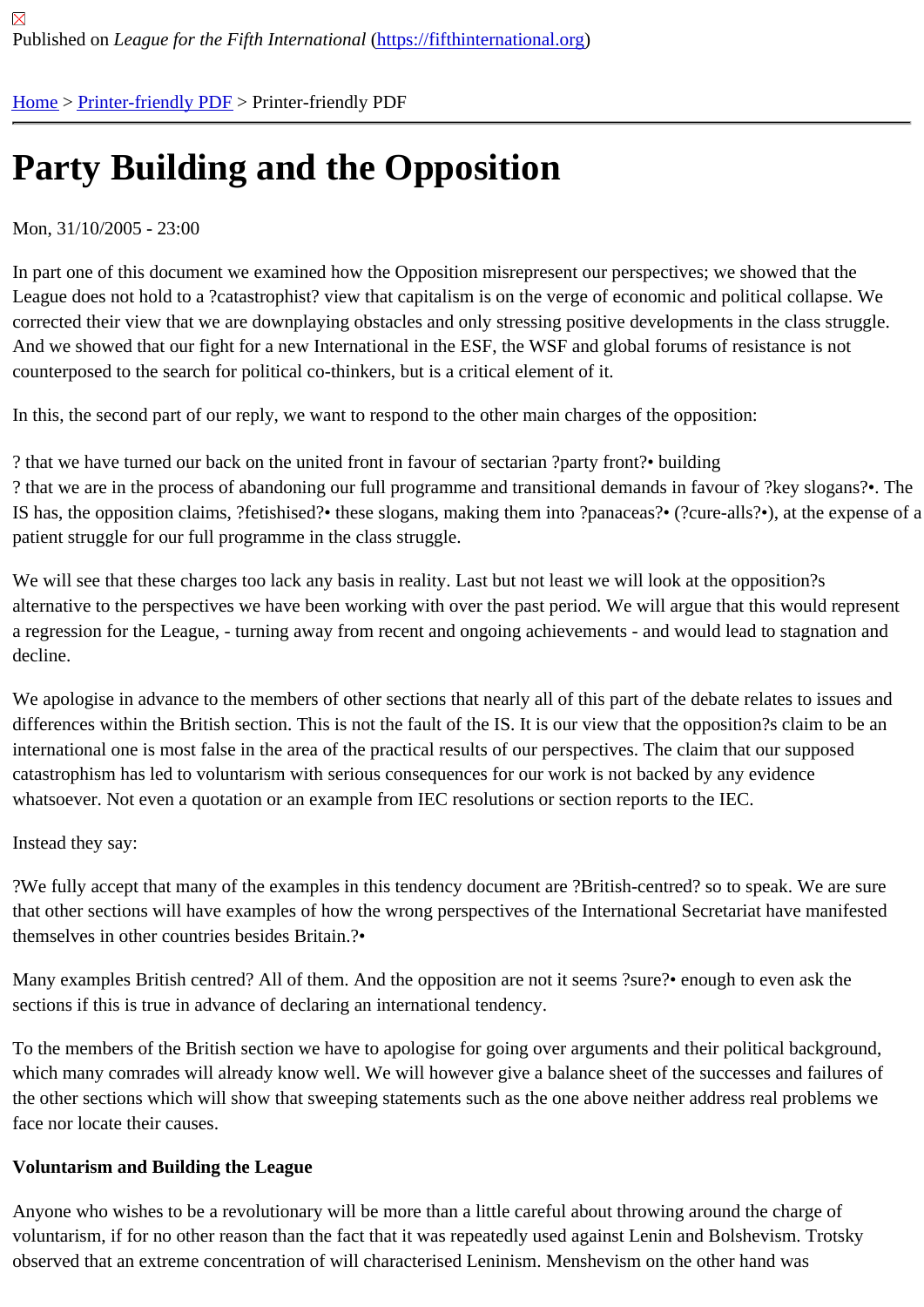characterised by a yielding to the pressure of the objective circumstances, by an inability to swim against the stream, to play the role of a vanguard even when the masses are in retreat.

Likewise with complaints about keeping an organisation on a ?war footing?•. A communist organisation is in an important sense always on a war footing - always ready to do battle against the system and to promote revolutionary methods of struggle in the working class.

Does this mean that the IS has been trying to whip comrades up to ever greater efforts and sacrifices in circumstances which simply do not warrant it or where success is impossible? They say - without any evidence - that we exhort comrades to achieve everything in ?double quick time?•, that we ?ascribe undue importance to every gathering of the ESF movement as the ?make or break? meeting at which we could take a step towards this International.?•

What the comrades seem to be objecting to is not hysterical promises of big breakthroughs or warnings of imminent disaster if we do not - if we had said such things the comrades would surely quote them back to us - but rather the fact that we have argued that real opportunities for advance exist and that we need to develop the tactics and the means of organising so that we can take advantage of them. What the comrades seem to object to is that we see a real potential for growth in the present period.

Over the last year the IS has not sought to keep the organisation on the highest possible level of activity and selfsacrifice, such as would be necessary during a general strike or the height of the 2003 antiwar mobilisations. But neither have we told the organisation to stand down, to demobilise, to go onto on a ?peace footing?•. The tasks we have set have been realistic and concomitant with the level of class struggle and possibilities facing the sections in their differing national circumstances.

No one, to our knowledge, criticised the IS ?s methods of mobilisation for the Paris ESF of 2003 or the London ESF of 2004 as voluntarist. In 2005 we did not oblige all the European sections to mobilise en masse for the anti-G8 protests in Edinburgh and Gleneagles or advise all the Revo sections to mobilise for a single Revocamp in the Czech republic. Our judgement was that it was best for the sections to concentrate on whatever seemed the best way to build themselves and build Revo. We encouraged (though they did not need much encouraging) the Australian comrades to help the fledgling Revo Indonesia both by visiting Indonesia and by inviting Indonesian comrades to their own schools and to pay a visit to Europe. We encouraged the Austrian comrades (though they too did not need much encouraging) to orient to agitation in the schools around the attacks on education.

Our priorities for the sections have not been, in any single case, exhorting them to achieve, let alone imposing on them, extreme growth targets and demands to organise ?sectarian?• campaigns, but to continue to prioritise the youth work, to intervene in workers?, students? and youth resistance to war, to fight the attacks on social gains and welfare, to fight privatisation, racism and the far right and so on. The campaigns that of the sections and Revo - anti-Macdonald?s pickets in Sweden and Australia, anti-neoliberal education reforms in Austria, defence of Asylum seekers in Britain, the Czechtek campaign in Prague - all have been initiated by the sections themselves, not forced on them by a voluntarist IS.

Alongside and as an element of this, we participated in the transnational events and mobilisations - including events like the ESFs in Paris and London and the G8 in Scotland. In addition we sent Kuldip to the WSF in Mumbai and Luke and Dave S to the WSF in Porto Alegre. Sending two or three comrades to the European Preparatory Assemblies (roughly three or four times a year) hardly amounts to a huge expense of energy. We sent a larger team to the EPA in Prague, and one reason for this was to support our Czech section who had shouldered a great deal of the burden of organising the event. On each occasion - at the ESF and the EPAs - our intervention?s purpose was to know what the centrist and left reformist leaders are up to, to attack them to their faces, to polemicise with them in our publications. Through this we hope to make contacts and raise our profile as an international tendency.

This approach, not without difficulties and failures of course, is bearing fruit. Our main priority - youth work - is resulting in a real expansion of REVOLUTION in Britain, Germany and Austria, the founding of a REVO group in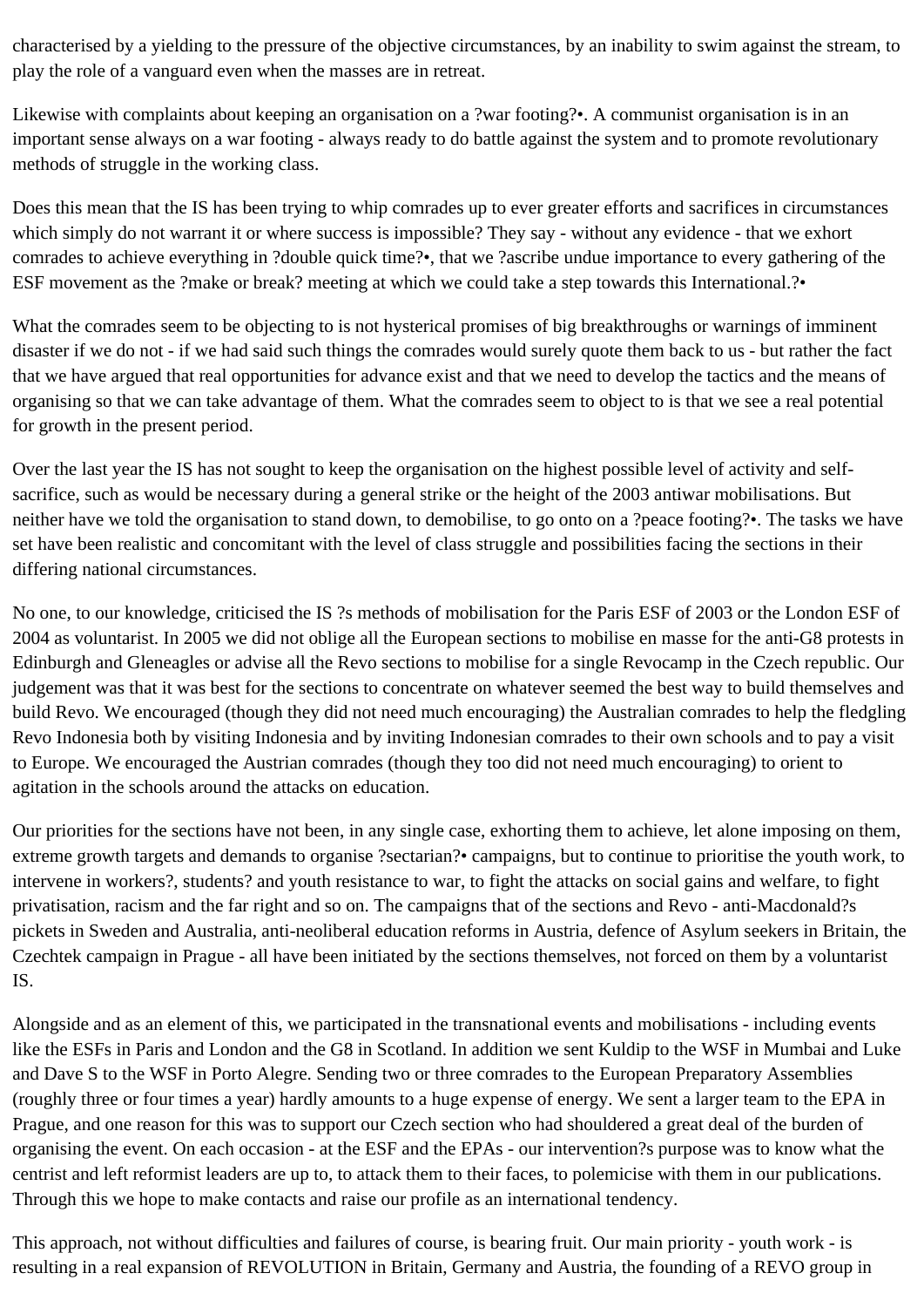Australia and the winning of a REVO group in Indonesia. We have an ongoing initiative, via the ESF, to call an international day of action on neoliberal education reforms. We do not deny that these are only the first shoots of success but nor do we fail to observe that our tactics and our priorities are being validated. And where there is strong growth of REVO groups, as in Vienna and Leeds, there is a real opportunity for the subsequent growth of our section too.

## The minority say, however:

?Voluntarism has become the majority?s chosen method of building our organisation. By voluntarism we mean that we set over-ambitious tasks for ourselves that take no real account of the forces at our disposal, the conditions under which we work, the features of the objective situation that face us. We then exhort comrades to fulfil these tasks and berate each other for not reaching our targets. All problems stem from subjective failings - from the failings of the volunteers, from their lack of will. That is voluntarism and mars our party building at the moment. Moreover, it can lead to attempts to find short cuts, including short-circuiting debate and differences. It can lead to bullying and what Trotsky and Lenin both described as examples of ?bureaucratic rudeness?. We must ensure that none of this finds a place in the LFI. And to prevent it we must root out voluntarism.?•

Maybe this alarmist scenario applies to one or two individual comrades whose ?will?• is, temporarily we hope, at a low ebb, but we doubt that most comrades in the League will recognise it at all. But where they exist any such individuals are indeed in need of ?exhortation?• and advice.

What we will continue to do is what every responsible leadership must do - not only to produce paper resolutions on policy, high grade propaganda, and programmes, but also to oversee their implementation, identify and help overcome obstacles to their application. A leadership that does not perform these elementary tasks has no right to call itself a leadership. If anything, we should be criticised not for doing this too much, but for not doing it enough.

The reason for this lies mainly in the decline in human and financial resources at the centre of the League, i.e. the London based IS. And here the comrades of the opposition are far from innocent bystanders. First several of them refused to stand for the IEC or the IS, citing personal reasons. That is their right and we would in all loyalty say no more about it if these same comrades did not then criticise us for our practical shortcomings and worse, accuse us of abandoning collective leadership and practicing bureaucratic rudeness. Second they have launched an internal struggle the British section and then in the League. That is their right. But it has consequences for members of the IS who are also members of the British section leadership: Joy, Dave S, Jeremy.

The opposition in fact seems to see what it regards as the IS?s intervention in the British section?s 2005 pre-conference discussion as illegitimate, micromanaging the sections, etc. The only issue which was actually and legitimately a question for the IS as an IS was the issue of tactics in the European elections in 2004. In some respects the sharp differences at this time originated the divisions in the British section. But the roles played by the London IS members related to their roles as NC, PC or just ordinary members of the section.

As individuals we did not agree with the decision of the pre-conference NC to dump the five key slogans. We organised a tendency struggle to win this position. Having done so we at once dissolved the tendency; the defeated minority immediately formed one. Thus the WPB NC was elected from majority/minority slates. There was no attempt to underrepresent the minority on the NC and two minority representatives were put on the PC. But after this to form the majorities and executive required comrades staying on the PC and NC of the British section. Far from being a desirable option for the IS this went completely against trying to separate the IS from the leadership of the section and devote five London comrades to international work.

Thus the London base of the international leadership is weaker in numbers (three not five, one fulltimer not two) and younger comrades, plus comrades from the Austrian and German sections, have had to step into their shoes. But we have survived, continued our work and we believe that the balance sheet we will present at congress will compare favourably enough with that of the years the current opposition leaders served on the international leadership.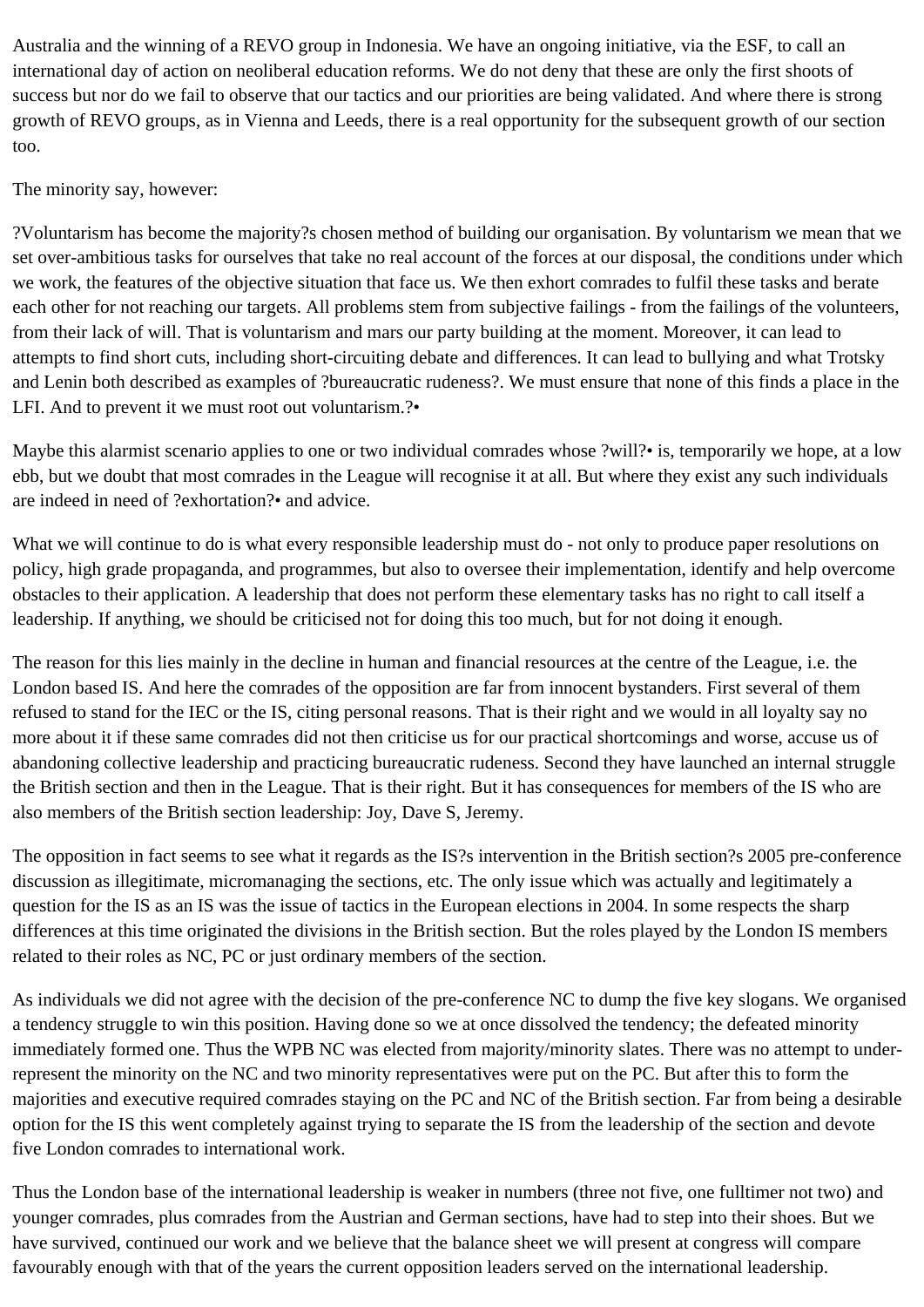Yet behind the fantastical notion of the IS running around exhorting and berating people for failing to achieve overambitious tasks (such as?), the Opposition?s real meaning quickly becomes clear. They say:

?The objective situation, say the majority, is perfect for growth. Zero growth is therefore inexcusable. If we don?t grow, it must be the members? fault. The IS should therefore become a body engaged in the micro management of the sections? work so that this work is carried out in the voluntarist spirit of the Sixth Congress resolutions.?•

Where are we supposed to have made the stupid comment that conditions are ?perfect?•? In the Tasks document of the January 2005 IEC, which said:

?In current conditions, the objective situation provides no excuse for zero or negative growth. Every unit of the League must discover how to find new contacts, how to involve them in discussion groups and joint work with us, how to recruit them to the League.?•

Once again the Opposition ?improve?• one of our documents to bolster an accusation that otherwise will not stand up for one minute.

Zero growth or shrinkage is objectively understandable in situations where there is no mass movement, or where the size and scale of defeats has disoriented, thrown back and divided the movement. Maybe this was the case after 1989 and for most of the 1990s. But even this was very uneven and was relative not absolute. The French and New Zealand sections grew rapidly, the British steadily shrank, the German and Austrian sections first grew and then declined, the Irish section collapsed. The Swedish section was founded and expanded by fusion with the Marxist Left. The Latin American sections declined, degenerated politically, and then deserted.

Thus even the nineties - which we characterised as a counter-revolutionary phase - are not a picture of objective circumstances which precluded growth. Nor can we discount the subjective factor - mistakes made by the international and national leaderships. But at the same time the minority accept that we are in a period of recovery - even in Britain and even if ?from a very low base?•. So what?s the objective reason today for regarding zero or negative growth as likely?

The comrades hazard a guess -

?the objective conditions might well be more propitious in gaining an audience but we may find that the nature of the audience is less attracted to our politics than in previous periods - why, because in the consciousness of thousands upon thousands of activists our ideas on class, party, programme and such like appear alien. The preceding period of defeats has had an impact on the outlook of activists that cannot be wished away by IS or IEC exhortations.?•

We may find that. Indeed, in particular milieux we will find that. No one denies that the social counter-revolution in Eastern Europe, and Russia 1990-91 and the restoration of capitalism under Stalinist auspices in China have had profound ideological consequences. Indeed it is easy to see these in the national labour movements, with the rampant neoliberalisation of Social Democracy and the deepened class collaboration of the trade union bureaucracy. All these we have analysed, repeatedly.

But starting in the late nineties we have also found plenty of opportunities to involve ourselves in struggle with new layers of young people who are open to anticapitalist and revolutionary ideas. Now too - in some countries - we are finding sections of the vanguard of the working class, radicalised by the neoliberal attacks, with whom we can work.

Of course we do not expect them to be spontaneous Marxists, to have reached the levels of consciousness common in previous high points of the class struggle (e.g. in the 1920s and 30s or in the 1970s and 80s). But it would be pure snobbery to say that their level is too low compared to these previous periods to be worth a serious orientation to them.

Leaving aside the negative influence in these earlier periods of Stalinism, centrism and left social democracy, to get to those levels required serious work, propaganda and agitation by subjective revolutionaries and militant reformists. It is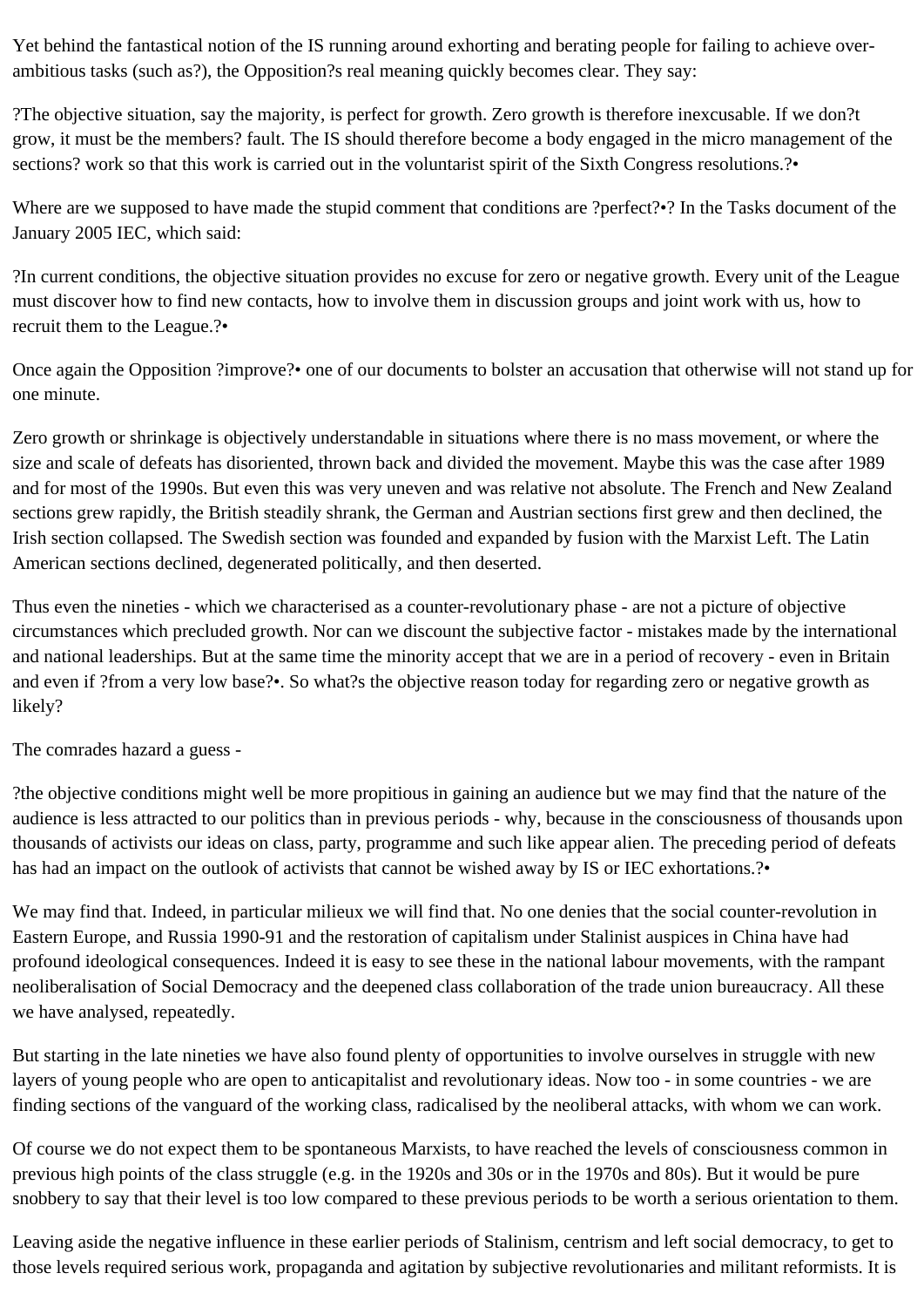identifying and working with such layers - workers, as well as students and school students - that every unit of League needs to do. This task of renewing the revolutionary vanguard and a fighting labour movement is what we concentrating on.

To set ourselves such a task is not ?voluntarism?•, unreasonable ?exhortation?•, or demanding a double-quick march. But it does include clear advice to those comrades who say that certain milieux are objectively unfavourable for recruitment, and who reject any other methods than those they have already tried, to orient to the younger, newer activists and militants, both in the workplace and in the schools and colleges.

By the way, it is little short of demagogy to claim that identifying the need for sections or branches that are stagnating to search out other areas in which to grow is somehow ?blaming the members?•. The Opposition even go so far as to create an amalgam between two concepts when they accuse the IS of saying ?All problems stem from subjective failings - from the failings of the volunteers, from their lack of will.?• Where and when have we said this?

However the comrades surely cannot be saying that stagnation or decline is never the product of subjective failings. Is it not necessary to find out what part subjective failings have played in the problem? What they seem to be saying is ?We are a leadership-in-waiting that will always give the comforting advice, ?it is not your fault?, ?objective circumstances are to blame for our failure to grow?.?• Soothing perhaps, but leadership? Not a bit of it.

To imply that constructive criticism is offensive, that the leadership should not challenge ideas and practices if it thinks they are reinforcing problems rather than overcoming them, would reduce leadership to flattering the membership. And it encourages an over-sensitive, personalist approach.

On the contrary, the Leninist concept of leadership requires of our central bodies that they ?say what is?• as they see it. Those charged with responsibility for leading our organisation on the local, national and international scale have an absolute duty to do this.

Then the Opposition says: ?Secondly, political problems can beset an organisation and, despite objective conditions, it can shrink. That is one reason why the LRCI shrank. We lost one of our biggest sections (the French) in between 2000 and 2003 for political reasons.?•

That is absolutely true. The French section was lost for political reasons, not the absence of fruitful conditions in the French class struggle after the great upheaval of 1995. What were these differences? Years of resistance by comrades in the French section to building Revolution as a broad autonomous organisation as laid out in guidelines agreed by IEC after IEC since 1996. It was in part because the majority of the section instead placed a great priority on seeking ?regroupment?• with the splits from LO and the LCR that they finally - when they proved unable to do so on a principled basis, as a section of the League - ?regrouped?• themselves into the LO faction and the LCR.

The IS tried to correct these subjective errors; probably too late and not decisively enough. But the case of the French section, like the case of the problems which led to the near collapse of the Australian section in 2000, did not arise from the IS over-intervening in them, trying to micro-manage them, or subjecting them to bureaucratic rudeness. Quite the opposite: more, earlier and more consistent intervention might even have prevented these collapses. So too might greater frankness, less diplomacy.

The Opposition gives a prime example of the flattering method of leadership:

?Thirdly, in terms of ?discovering? new methods of trying to attract people let?s get away from alchemy and towards establishing good practice. In our view the sections are generally good at organising ways of engaging contacts. They are generally open to experimenting with new methods of organising. They have risen, for example, to the challenge of building youth groups, supporting comrades engaged in that work and trying to learn from it. Yet, none of this creativity is yielding results on the scale that the IS expects.?•

It is far from clear what ?scale? the IS is supposed to have expected or what ?alchemy? the comrades are referring to.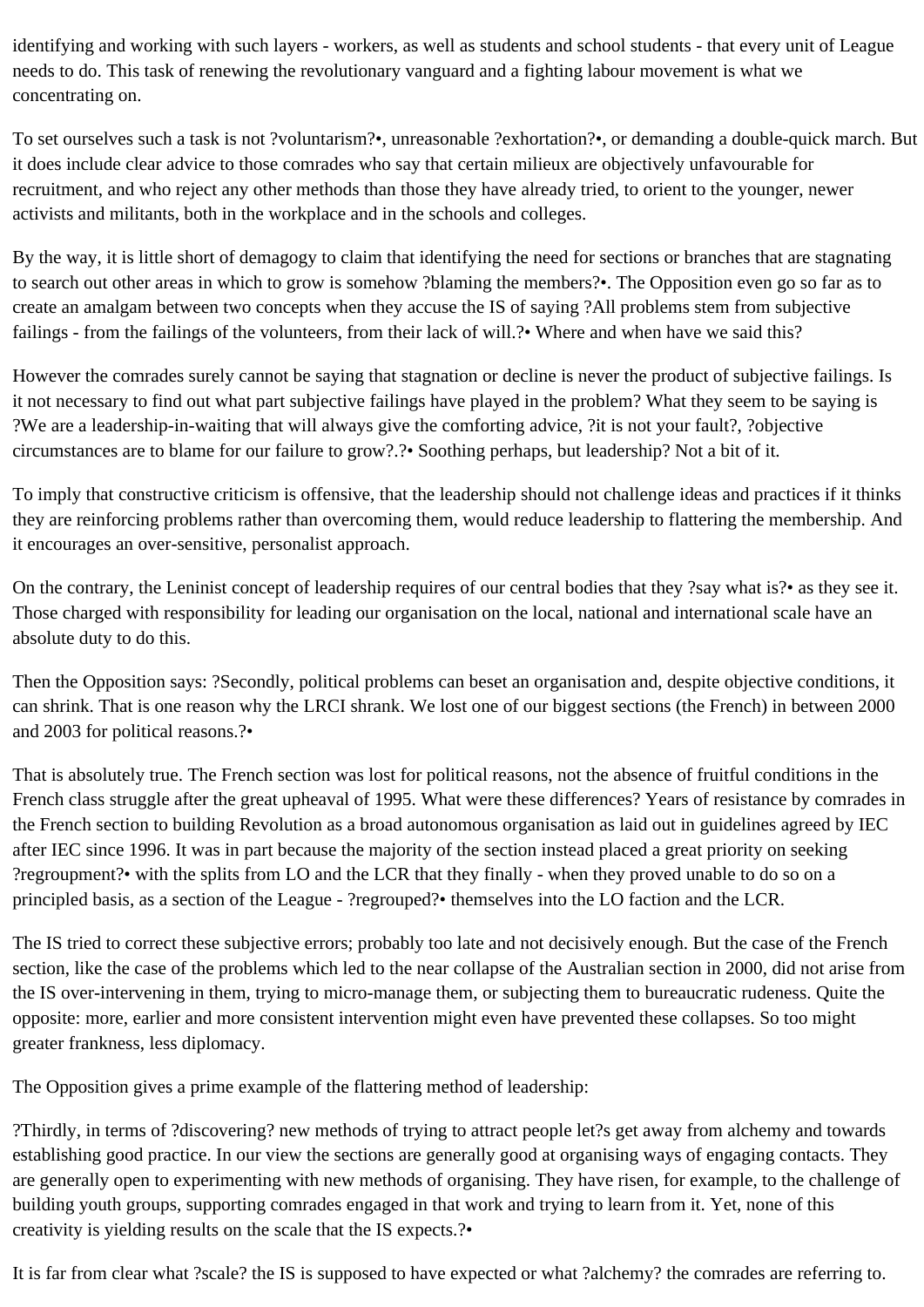Perhaps to the guidelines for youth work we have adopted over the years. It is however far from clear that the comrades understand them. Indeed their one attempt to touch on our number one perspectival priority and its clear success in building the League is slighting to the point of scarcely concealed contempt:

?The very looseness of Revo?s politics - its independence, it prioritisation of activism over ideological struggle, its openness to a range of wrong and muddled ideas being published in its pages - means that it can grow through ad hoc front campaigns that draw in the casual activist and hold them to Revo mainly through a continuation of activism (?) We have no quarrel with this method of building Revo (although it is not and should never be allowed to become the only way of building the youth group).?•

Looseness of REVO?s politics? What nonsense - REVO is based on a clear revolutionary programme. Perhaps the comrades would like to point out the wrong and muddled ideas contained in Revolution?s pages - and please do not quote letters or articles replied to by other Revo members. Of course there will be some. Even a fighting propaganda group can make mistakes and even write ?muddled and wrong?• articles in its papers and journals. We would expect any serious publication attempting to have a dialogue with its readers to allow them to express wrong and muddled ideas.

Revo?s method, the League?s method with Revo, is to put active campaigning (propaganda sales, contingents on demos, pickets) in the forefront of its work, to hold regular (weekly) meetings which have a component of introductory Marxist education and analysis of contemporary events from a revolutionary standpoint. In this context the autonomy, the self-governing character of Revo is a crucial training ground for young people to make their own decisions and, yes, occasionally to make their own mistakes.

But in essence what the comrades are suggesting here is that the League?s ?adults?• have nothing to learn from the youth work, that it is insulting and patronising to experienced cadres to suggest that they can do so. Sorry comrades, but age alone, just like youth alone, has limited and one sided virtues. Both can learn from one another. In the past five years or more the younger cadres have had more experience in agitation and campaigning. The very complaints of the opposition that there is a very low level of class struggle and no immediate perspective of that changing ought to lead them to think: ?Maybe we could learn something from Revolution, especially since recruits have come overwhelmingly from this area of work.?•

The IS and the WPB majority have not asked the older comrades and trade unionists (far from all of whom are in the opposition) to slavishly copy Revo. Rather they have suggested that political campaigning - around the new workers? party, in defence of asylum seekers, for example, can supplement work in each member?s own trade union and workplace and help find contacts and potential members in other unions and other workplaces. Is this alchemy? Or is the opposition defending comforting routinism and practices which bring hardly any recruits?

The IS is very well aware of sections taking good initiatives. Some of the work plainly is yielding results - and in some areas in excess of expectations. We never imagined we would go from a few young members to a mass youth movement in a few years and have never predicted it or tried to berate people for failing to achieve it. Rather we had to persuade comrades who said it was impossible to build youth organisation to take up the task. When they did they had quite respectable results?? in Sweden, Czechia, Australia. No other area of work brought anything like them. And the work in Germany, Austria and Britain has brought quite striking results.

It is also true, however, that in some areas we have been less successful than others. Phrases about everyone being ?generally good at organising ways of engaging contacts?• are frankly platitudes. Where sections or branches are not proving successful at this, the task is to understand why and help them to find other ways, other methods. Is this alchemy?

Of course, if the conditions in a given city or indeed country are less favourable - maybe we have few young comrades capable of doing youth work or no trade unionists - we need to take account of it. But we must also examine the methods that are being used and make an honest assessment of them to maximise our prospects of success. We will find in the work of each section both good and bad habits and we must seek to generalise the lessons for the benefit of the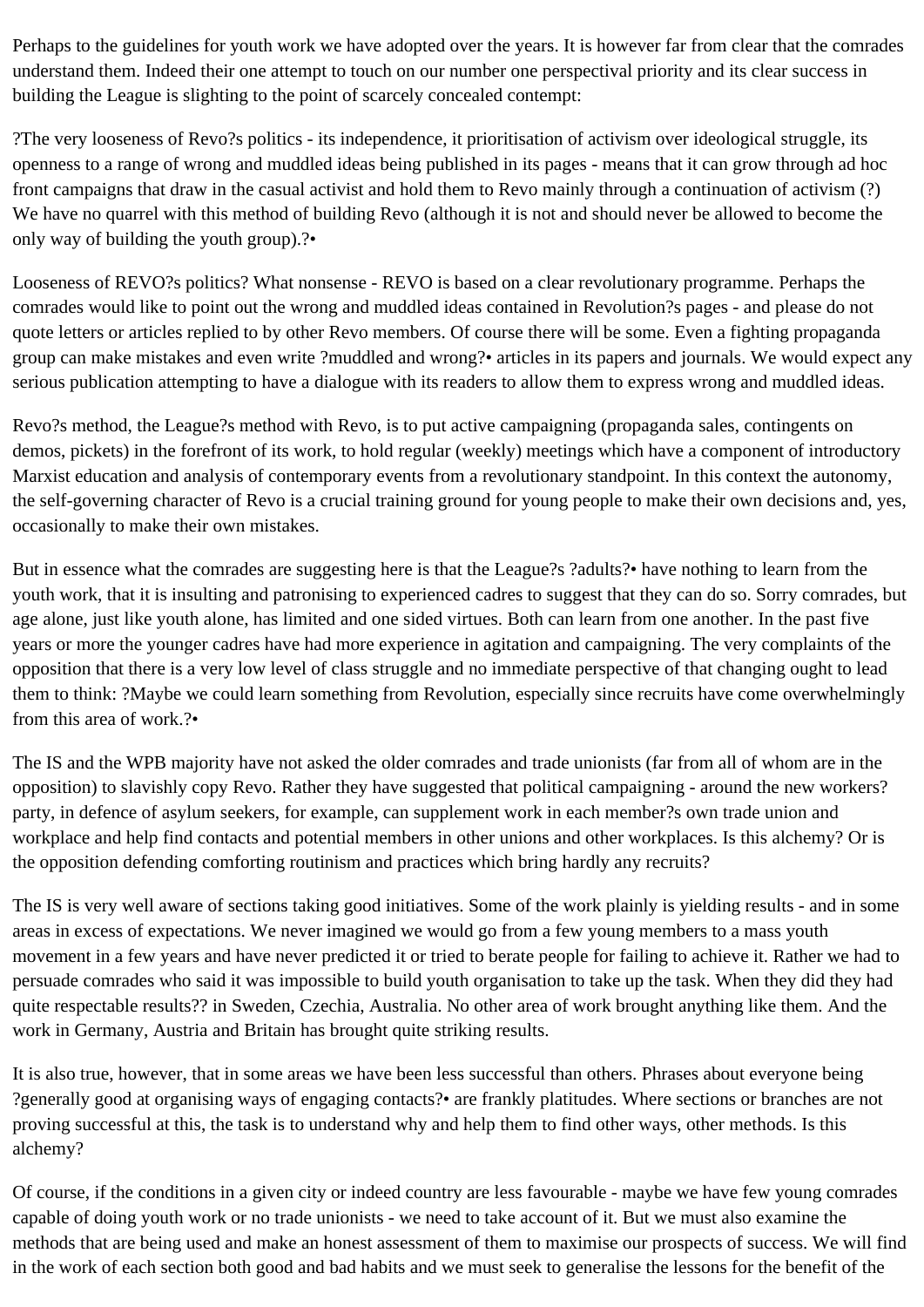whole organisation. No one should feel threatened by this; still less should anyone seek to stir up mistrust of the leadership?s motives when it undertakes this difficult work.

## **Has our work been a failure?**

The platform of the opposition not only shows the signs of being written by more than one hand - that is nearly inevitable in any collectivity - but it also shows evidence of being written from more than one perspective. For example, as well as trying to put everything wrong in the League down to the catastrophist perspectives of 2003, it remarks:

?Since 1997 the party building perspectives of the LRCI/LFI have failed miserably.?•

The comrades have probably shifted the starting point for their tale of our failures so that they can include some real and spectacular failures: the collapse of the French section and the decimation of the Australian section, plus the fiasco with the Ukrainian ?section?•. The problem with trying to bring these failures into the picture is that they were not suffered under the supposedly voluntarist perspective of 2003, or the leadership elected at the sixth congress, but with a different perspective - when youth work was being done by only one or two sections. If it was our perspectives which failed miserably it would be the very perspective the opposition recommend today: ?the search for co-thinkers?• amongst ?leftward moving centrists?•.

## They tell us that:

?? in place of a fixation with the WSF/ESF as the international in waiting we will revive our tradition of seeking cothinkers amongst international political tendencies by engaging with those we identify as the most leftward moving centrists and by allocating resources to a political dialogue with such forces. Engaging and winning supporters from these tendencies is vital if we are to break out from our current tiny base of six grouplets in six countries.?•

In fact as the comrades of the opposition well know we expended an enormous amount of time and energy in discussions with one leftward moving centrist organisation in particular, the PTS, in 1995-1997 and again in 2001-02. In the earlier period we sent comrades Keith H, Dave E and Dave S for visits to Argentina. We welcomed two PTS comrades into WP in London, we organised two speaking tours for PTS comrades in Europe, etc. At the highpoint of the Argentine revolutionary situation in 2002, we sent comrade Michael there twice, the second time for three months. But both times we hit the obstacle of their centrism on the question of the necessity for a workers party in Argentina, and could not reach agreement. On both occasions they terminated the discussion.

If you want to find a failure then this was it - as was the French section?s discussions with the LO faction. The Ukrainians too appeared to be leftward moving centrists. They turned out to be CWI fraudsters, not spotted by any of the members of our international leadership - neither those now in the opposition nor those in the majority.

In fact the worst problems, losses and failures of our work occurred between the fourth and the sixth congresses. Overall losses between 2000 and 2003 - without counting the fictional Ukrainians - would have been 16. Thus it could not have been due to the 2003 catastrophist perspectives, to post 2004 voluntarist party building methods of the new IS or its ?rude and bureaucratic? leadership.

Nor, let us state this clearly, was it due to our orientation towards the PTS. When a real and significant centrist organisation responds to our propaganda and programme we must bend every effort to engage with them - even if there is no guarantee of success. The real issue is how we carry out such discussions and whether we delude ourselves that this method is the only way forward. The League as whole did not do this vis-a-vis the PTS.

The losses to the league in the 1999-2001 period were not due to our false party building perspectives, nor even to our economic perspectives which did indeed envisage a major cyclical crash (opposition comrades should re-read Trotskyist International No 25 where articles written by people who now castigate our catastrophism would make their hair stand on end today).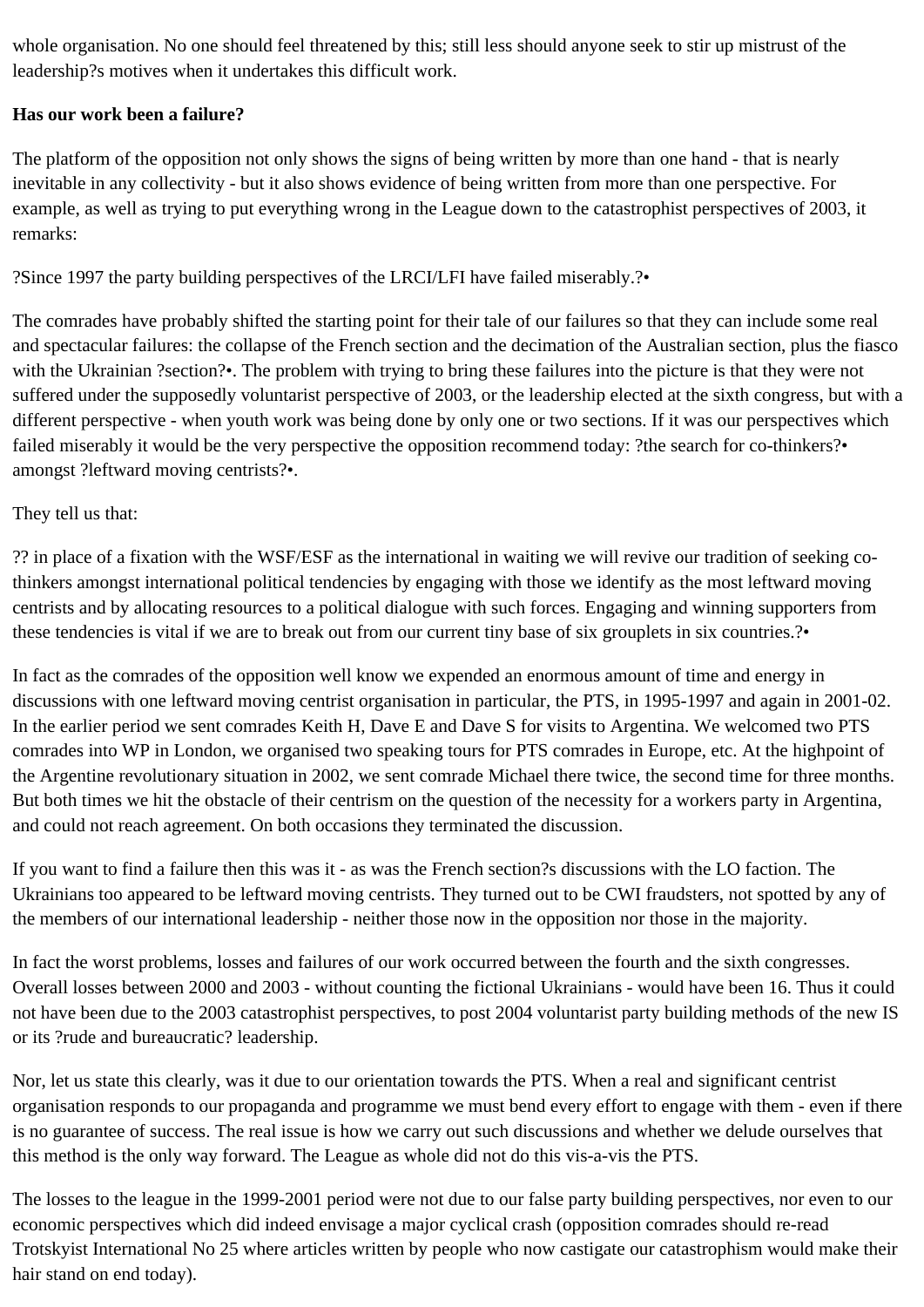So why did the League suffer serious losses in the period around 1999-2001. We can state with no fear of contradiction that it was due to serious crises in three sections. The French section (where 16 members were lost), the Australian section which suffered a post-September 11 2000 crisis (four members lost) and the Swedish section which suffered a post-Gothenburg 2001 crisis and then decided to reduce others to supporter status (nine members lost).

These losses were indeed political. They also related to national and international perspectives. Many of the comrades lost were with greater or lesser degrees of openness resistant to the youth work, to work in the anticapitalist movement. Some proved unable to take the heat of the anticapitalist mobilisations of 2000-01. In Sweden two or three of the older AM comrades collapsed politically under the pressure of the post-Gothenburg witch hunt against ?violence?• and denounced it publicly. The loss of such elements is a natural phenomenon of political life and example of ?a party strengthening itself by purging.?•

In fact the only remotely similar post-sixth congress crisis was in the Austrian section where four or five comrades were lost over a period of a year (2003-04). Here no one can say that the IS was precipitate in siding with an activist wing. Quite the opposite: we tried every compromise to keep the more passive propagandist comrades in, even when their contribution to the section had dropped to nearly nil. It proved to be a serious error. So whilst the figures seem to show the section has not grown (11 in 2003, 11 today) there has been a major turnover in the membership.

Those who have met the new comrades will confirm that this marks no degeneration of the section?s educational or theoretical level and certainly not its practical effectiveness. Quite the opposite, it is clearly a regeneration. The striking successes with building a Revo group of around fifty members, able to regularly mount contingents on demos of 100, are living proof of this. The training of new young comrades in Marxism, their recruitment to the League, confirms in practice the fruitfulness of our international perspectives.

The way that the IS responded to the crisis in the Austrian section shows rather that the international leadership errs on the side of inclusiveness and conciliation, not on that of bureaucratic rudeness or exclusion. In none of the above crises were members driven out. Often they left only after extremely provocative and undisciplined behaviour or after an outright capitulation to centrism. And no one argued otherwise at the time.

Since the Sixth Congress the League has actually grown - not sufficiently certainly. For that reason we shall indeed continue to ?exhort?• our sections to do so and try to provide them with advice as to how this might be achieved. Where there are differences over perspectives and tactics we will listen carefully to all sides and to all members of a leadership. However most, if not all, sections envisage further growth over the months ahead.

## **Have sectarian campaigns replaced the united front work?**

The opposition claims that the international leadership has not rested content with voluntarist exhortation to grow - it has promoted the launching of voluntarist campaigns, and even outright sectarian initiatives, thus replacing use of the united front within the labour movement.

The Opposition says: ?Instead of looking at the more difficult tasks of how we place ourselves at the centre of broader movements, of how we can expand our positions of influence in mass organisations, of how we can put ourselves in a position to conduct an open struggle with the reformists (or influential left centrists) the leadership advances front campaigns run by ourselves.?•

The only concrete example they give of this is supposed to be around the WPB produced leaflet ?You are being lied to about asylum seekers?•:

?The clearest example of this in Britain was the proposal to set up a campaign called ?Asylum Lies?. This was proposed by an IS member as a campaign, directed at mobilising people with us to undertake mass leafleting of working class estates, football grounds, town centres, workplaces etc. Out of this work we would create a new campaign run by us. It would have our politics because we would write the leaflet on which it was to be based. We would therefore create a new periphery for ourselves from this front initiative. The only thing was, it would not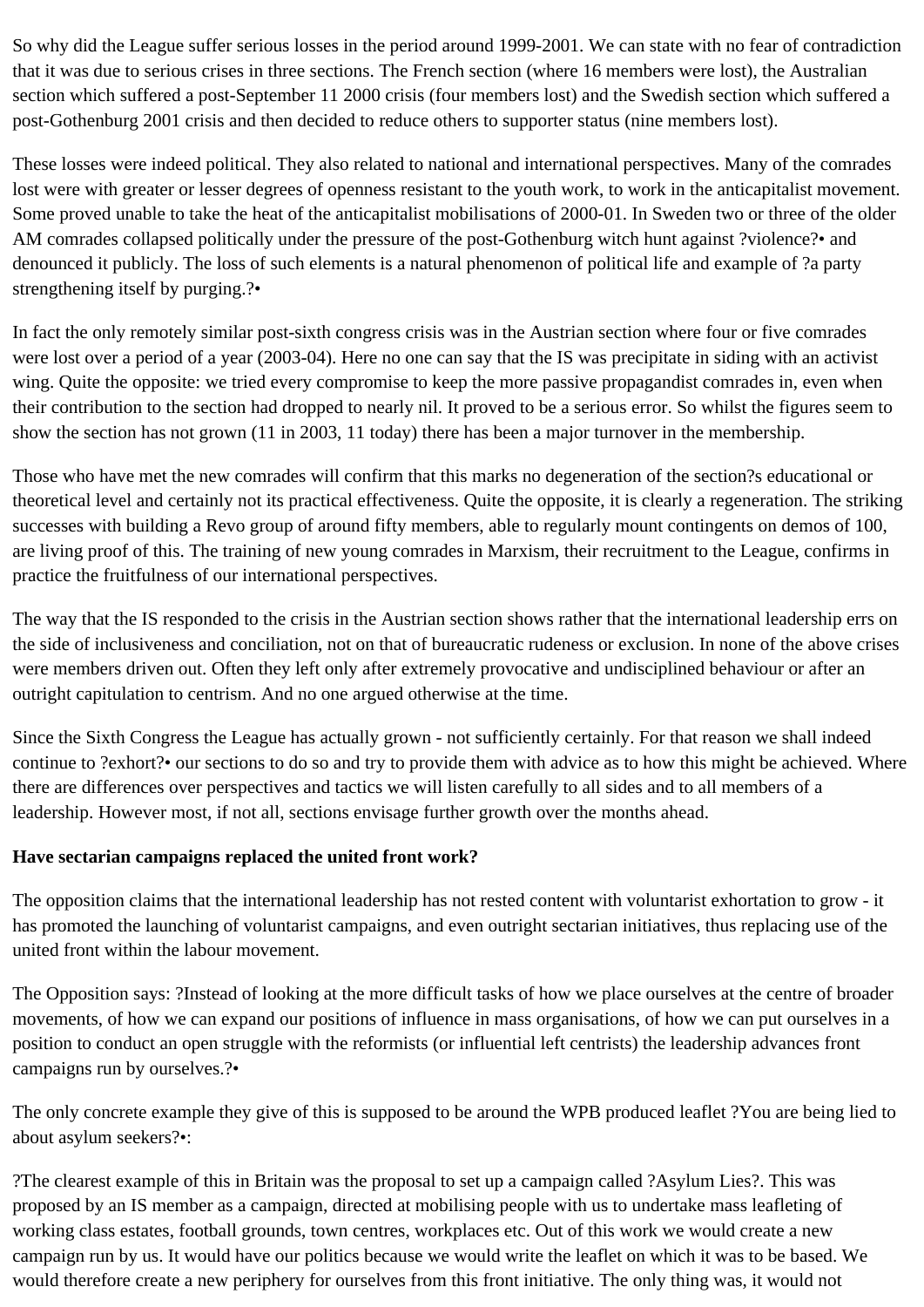mention WPB. It would be created in the name of an organisation - Your Are Being Lied To - which has no existence, no address separate from us, no existence separate from us. Indeed the campaign was not conceived of as, primarily, an objective necessity for the class. It was motivated at the NC explicitly as ?a proposal for integrated campaigning initiative? which would help integrate ?the work of the WP branches and Revo?. At the time this idea was put forward the principal task for revolutionaries was to fight to stop the movement, Unite Against Fascism (UAF), from becoming - under the day-to-day leadership of the rightward moving SWP - a popular frontist, liberal campaign. The UAF, which had been endorsed by the TUC, unions etc was preaching a pacifist liberal approach that would do nothing to stop the rise of the BNP in the forthcoming Euro elections. But it was mobilising sizeable numbers in several key areas and our task was to intersect with it to pose the revolutionary alternative - a task that we successfully undertook, in Manchester, for example, by leading the UAF forces into a direct and well publicised confrontation with Le Pen. The task was not to focus on setting up our own tiny front to serve the needs of our own small numbers of members and supporters in Revo and WPB through an Asylum Lies Campaign. This was especially so because in virtually every town there were well staffed campaigns and organisations doing far more work on the asylum issue than we could ever dream of undertaking. This was sectarianism in action.?•

This is a gross misrepresentation of the facts. The leaflet was suggested and produced (by the present writer) not as a member of the IS but as a member of WPB. Its purpose was to reply to the horrific witch-hunting of asylum seekers by the tabloid press. The WP PC and NC agreed to this. In draft form it was actually proposed to two ?united front?• bodies - the Campaign to Defend Asylum Seekers and Unite Against Fascism at a joint meeting, where they were discussing the issue of asylum -, under the influence of the opportunist SWP, they rejected the leaflet.

As it had more impact than any CDAS and UAF material, and as, unlike CDAS and UAF, it actually answered the antirefugee lies by putting the blame squarely on the capitalists and the government for real cuts in social provision, we produced it anyway. That is to say, when the bodies to which we put our united front proposal refused to act with us, we went ahead ourselves. By what rule of the united front or revolutionary politics are we forbidden to do this? In fact it is an essential part of the united front policy that, when reformists or centrists refuse to unite in action, the communists will, if they have the strength, endeavour to carry out the work themselves.

Why did we not put our name on it? Why did we set up an e-mail address for it? Precisely so that trade unions, trade union branches, trades councils and individuals who wanted to use it without having to endorse Workers Power could do so. And indeed they did so in large numbers. We did not hide from anybody that it was we who produced it. We used it ourselves as campaigning material in the pre-election period and then in our pro-asylum seekers work. But we specifically did not set up a campaign.

Thus it did not, and could not have, obstructed - or been an alternative to - a real united front in the labour movement. In fact no such ?real?• labour movement united front on this issue yet exists. CDAS remains essentially a ?united front of a special type?• tied to the SWP?s apron strings, despite many nominal and a few active union affiliations and two or three functioning local groups. In fact it is ?parked?• by the SWP for most of the time. UAF may be a more mass body but its activity is highly intermittent and it is grossly popular frontist and pacifist. But wherever local or national actions or mobilisations are called by it WPB participates in them. Perhaps such a broad united front may arise out of the forces WPB has mounted for a conference, initiated by the Sukula family defence campaign. If so, again it will be a result of our initiative.

So did WPB set up a separate campaign of our own counterposed to the labour movement?s united fronts? It did not. It did propose that branches of our organisation should hand out the leaflet, try to draw people - and organisations around us in handing it out in working class areas. That is not sectarianism - that is a normal initiative. If anything it should have been carried out more widely. The leaflet has in fact aided our asylum seeker defence work and raised our standing in this field not lowered it. We are not ashamed of this work. Quite the contrary.

Since this is the only example of our ?sectarian campaigns,?• counterposed to the united front of the labour movement, it is a pretty cracked pillar to bear the entire weight of the opposition?s case for our sectarianism.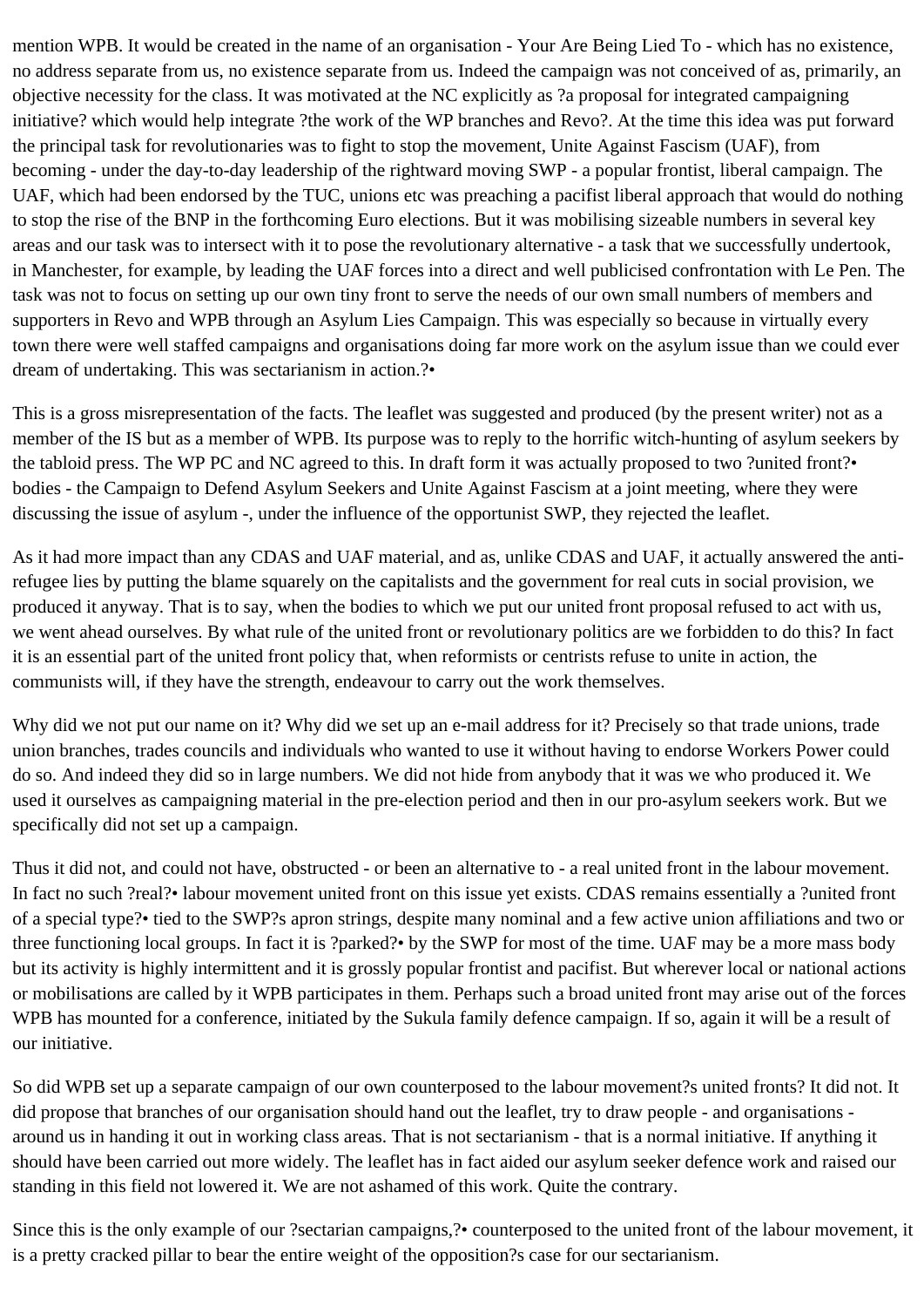The opposition platform however, says: ?in place of sectarian front building we need to take our place as the revolutionary wing of the broader campaigns set up by the labour movement. The idea that we have to start out by attacking these campaigns because of their popular frontist character and set up rivals to them is nonsense.?• This is a dangerous mixture of different arguments leading to an opportunist conclusion. Of course we want to take our place as the revolutionary wing of mass campaigns. Nor have we ever suggested the idea of ?setting up rivals? - i.e. small isolated campaigns - where real united front campaigns exist and fight. But neither will we renounce taking initiatives where the reformists and centrists oppose necessary steps in the struggle. It is a vital component of revolutionary tactics never to renounce our independence of action. Drifting along in moribund campaigns just because they are part of the labour movement is not anti-sectarian: it is anti-Bolshevik.

But what of the opposition platform?s warning that we must not ?start out? by attacking the popular frontist character of ?these campaigns?? Presumably what is being referred to here is UAF or perhaps even Respect? Where a reformist/centrist initiative involves an alliance with the bourgeoisie - or holds back from effective struggle because it wants to keep a place free for the liberals or the religious leaders at the table - then of course we ?attack? this fact. And not only that - we demand the working class forces break with the bourgeois forces and take the path of struggle and confrontation. And - if they will not - we most certainly must agitate for action anyway, even if that does mean the creation of other, alternative, effective coordinations of action - or ?rival campaigns? to use the loaded language of the official leaders, who will always try to blame those who seek action for any disunity arising from their own cowardice.

#### So what are we to make of the opposition?s criticism of Asylum Lies?

They recognise that it was a very good, well written, leaflet. Their objection seems to be to the idea that we wanted to hand it out - with non-party activists and other groups - even without the support of other campaigns like CDAS and UAF if necessary. And they object to us ?starting out? attacking the popular frontist character of the latter. This starts to look like an opportunist reluctance to apply a critical element of united front policy - challenging the cross-class nature of the popular frontist campaigns throughout their existence (including at the outset), and refusing to allow our hands to be tied when our allies object to necessary steps in the struggle.

In short, at a time when centrism is moving to hobble and limit resistance through such unprincipled alliances, the opposition seems to be showing reluctance to adopt clear tactics aimed at breaking their hold.

#### **Key slogans replace transitional demands?**

First one major point. Neither the IS nor the IEC ever tried to impose a list of key slogans on all the sections of the League. The place where this issue arose was and remains the British section. Even here it is a matter not of the IS?s intervention but of a number of WPB leaders and members - some of whom were IS members - opposing a change in a position which was nearly unanimously agreed by the WPB leadership and membership at the beginning of 2004. This ?line?• has not been exported to other sections let alone imposed on them.

At the December 2004 and January 2005 NCs of WPB it became clear that the majority of the NC, led by Stuart and Mark, wanted to remove three of the key agitational slogans which the 2004 conference had adopted.

The demands the comrades specifically wanted to withdraw were:

? a new mass workers? party

? social forums in every city

? the rank and file movement in the trade unions.

It was set out most clearly in paragraph 89 of the NC?s draft British Perspectives, where it says:

?? the key slogans of the previous period, in particular formation of a mass workers? party based on the trade unions and socialist organisations, building rank and file organisations in the unions to dissolve the bureaucracy, and building social forums in every city and borough, are no longer immediate or operable slogans to guide our tactics.?•

The reason WPB had raised the call for a new workers? party in the previous period was straightforward enough.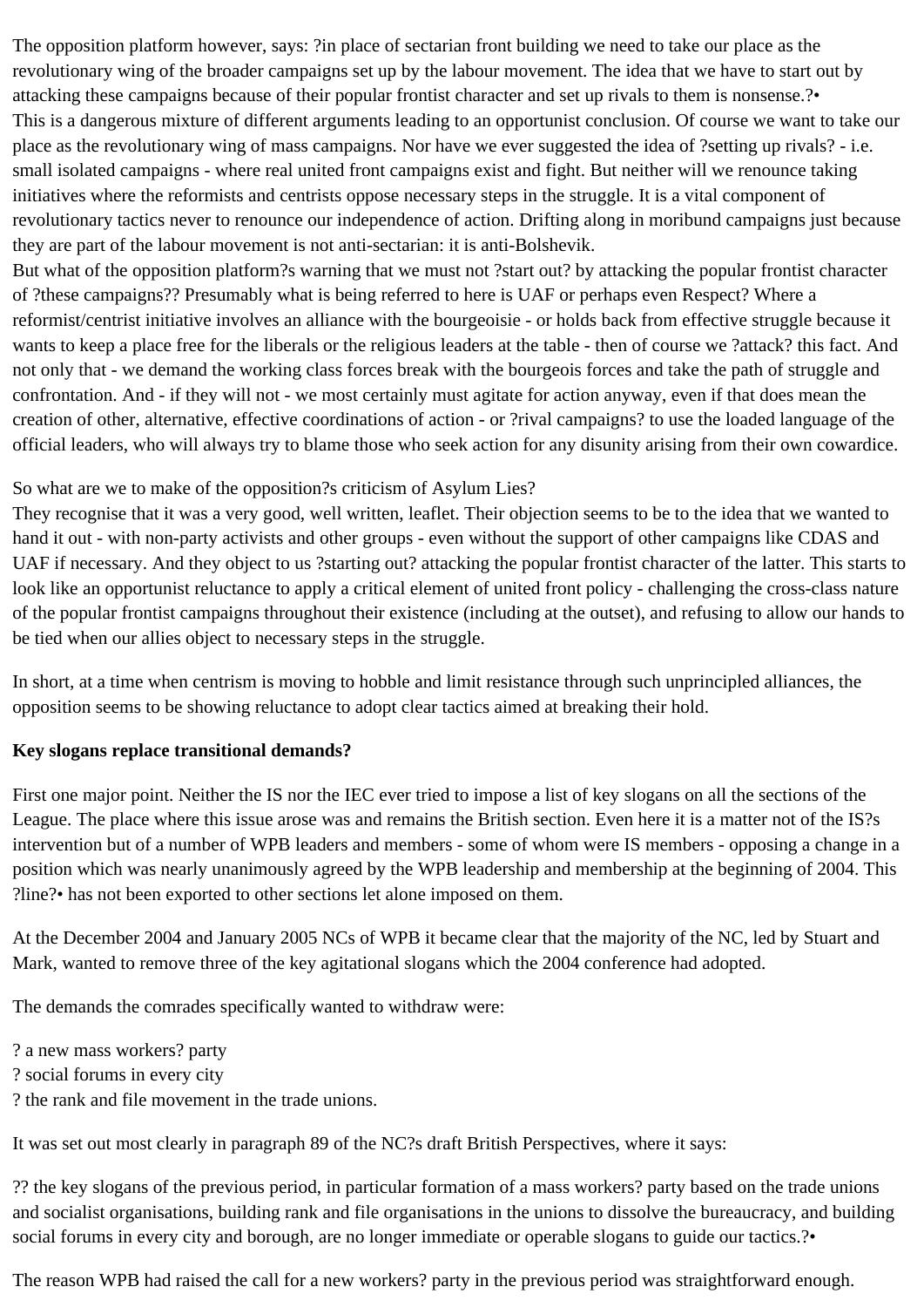During Blair?s second term of office, his privatisation and neoliberal policies, an unprecedentedly unpopular war, and the emergence of a mass anti-war movement, drawing in trade unionists, the Muslim community and youth, meant that large numbers of working people - normally Labour voters - developed deep a hostility to Blair. Having failed to stop the war on the streets and in parliament many of them looked for an electoral expression of their hostility to Labour. Some, the less class conscious, voted for the Liberal Democrats. Others voted for Respect or abstained.

In the course of 2003-04 the postal workers (CWU), the firefighters (FBU) and railworkers (RMT) came into sharp conflict with the government and union members started challenging the unions? support for the Labour Party. The FBU withdrew from the Labour Party and the RMT was expelled. Many of the CWU rank and file also wanted this, but their recently elected left leader Billy Hayes was a Labour Loyalist and blocked the way to this. In addition the new left general secretary of the unaffiliated civil service union, the PCS, gave his personal endorsement to Respect, as did a number of RMT and FBU branches. In Scotland, the RMT region as a whole affiliated to the Scottish Socialist Party, and the 4,000 strong CWU Edinburgh No.2 branch voted for, but were bureaucratically blocked from affiliation.

The Respect Unity Coalition was founded as an SWP initiative - after George Galloway MP the main leader of the antiwar movement was expelled from the Labour Party. In Scotland the SSP with about 3000 members and six members of the Scottish Parliament began to attract support from the left unions. In the bigger unions a series of ?left leaders?• had been elected who were strong on anti-Blair rhetoric during the war and in various disputes with the Labour government, but led their unions back to uncritical support after an agreement (the Warwick agreement) which was supposed to assure a ?radical third term?• for Blair. In fact this radicalism was a radically anti-working class series of neoliberal reforms.

For all these reasons, despite the continued low overall level of industrial action (not least because of the continued existence of the anti-union laws), the level of political ferment within the labour movement was and remains intense. Only an economistic and blinkeredly trade union assessment could think otherwise. Some in the opposition hold to this view, their fetish, by constantly comparing strike figures and union membership with the levels of the 1970s and 1980s. Thus they fail to see what is new in the situation - the experience of the longest-lived Labour government ever, which has adopted extremely nakedly pro-capitalist and pro-imperialist policies, and has thrown the mass of its supporters into episodic opposition to it, and the vanguard of the labour movement into search for a political alternative.

In short, exactly what we argued was the very purpose of electing a Labour government in 1997 and 2001 was now taking place. The vanguard of the working class was becoming deeply disillusioned with Labour and looking for an alternative. This created the opportunity to rally the most advanced workers to the formation of a new party. Therefore we called on the unions to break with Labour and form a new party, together with the rebellious youth and the left groups. The call arose from a real contradiction - the prior support of the unions for Labour, and Labour?s attack on the unions and the working class: in a nutshell, the contradiction of a bourgeois workers party, as it unfolds in a prolonged period of Labour government.

Of course we were never so foolish as to imagine that the whole of the working class had broken with Labour - let alone broken with reformism! But it was clear that, unlike in the period 1979-97, far more than a few thousand members of left groups now wanted an alternative. Who? Those erstwhile Labour supporters who marched in their hundreds of thousands against the war. The 200,000 Labour members - half the membership - who tore up their party cards. The members of the FBU who had had to strike against a Labour government. RMT members finding themselves outside the Labour Party for refusing to bow the knee to Blair. The huge numbers of former Labour voters who deserted the party in the 2004 council and European elections and who were to do so even more signally in the 2005 general election. Of course a party based on thousands of these people would not be a party ?of the whole class?•, immediately supplanting the Labour Party?s entire working class base. It would be a party of the most advanced workers - a party of the vanguard.

The call for a new workers? party is an appeal to the rank and file as well as a demand on the leaders to break with Labour. The programme that we call for it to adopt is one that consistently expresses the interests of the working class a revolutionary programme. The difference between the two slogans ?For a new workers party?• and ?for a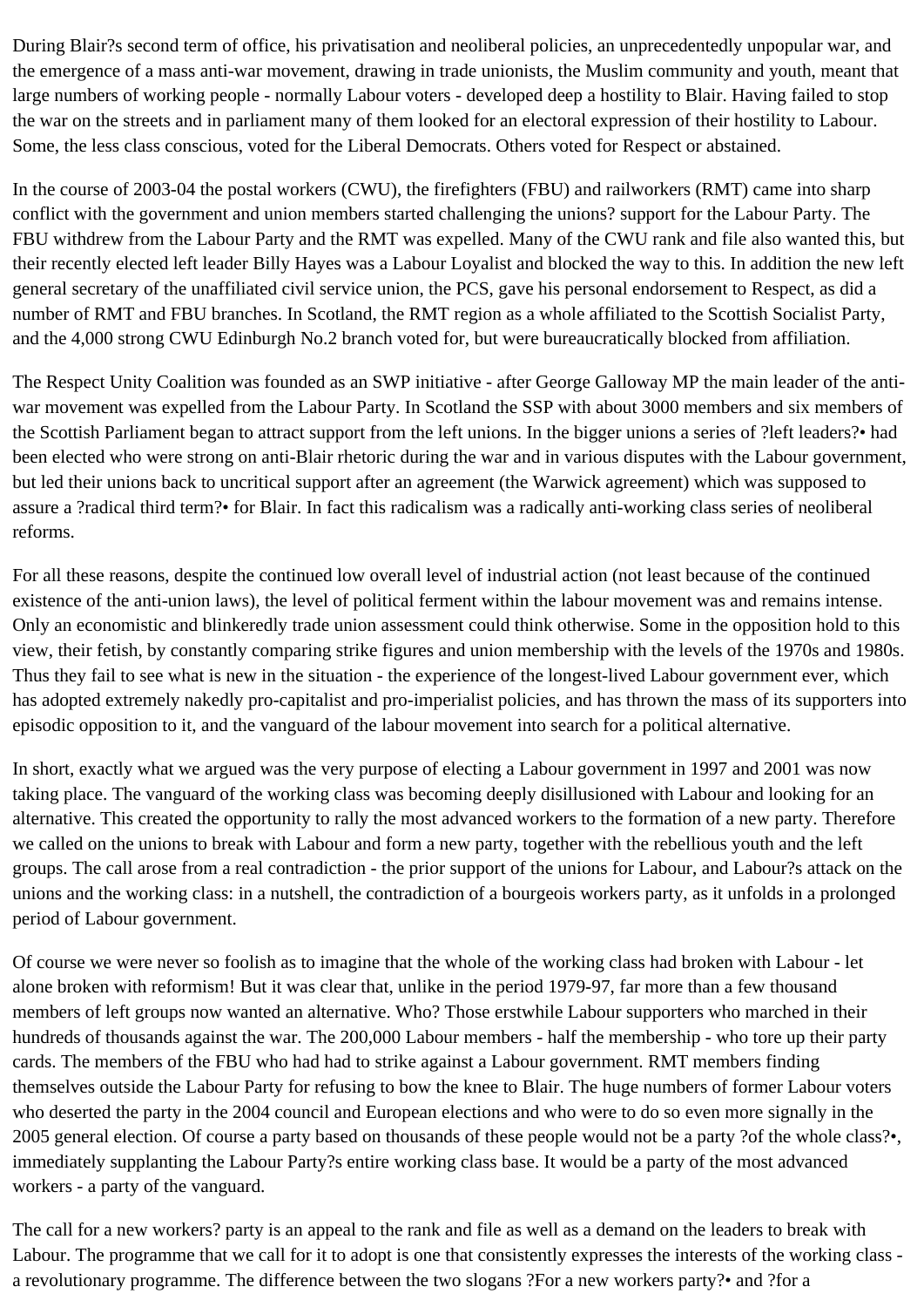revolutionary party?• is absolutely not that we think the new party should avoid a revolutionary policy for fear of scaring off reformists or the bureaucracy (which is the method of the Fourth International and the IST in the German Linkspartei and in a slightly different form in Respect.) Rather, the difference for us is that we are calling on mass organisations to break with Labour and campaign for the formation of a new party, one that we will, from the outset, fight to become a revolutionary one - with a transitional programme and Leninist structure.

That is the way we have argued this in the RMT - an exemplary application of the workers? party slogan. Our comrade Pat fought at local and national level for the RMT to call a conference to discuss the foundation of a new working class alternative to New Labour. The result is the RMT-called conference to discuss the crisis of working class political representation. We never relied on Bob Crow to support the call for a new party nor did we boycott our own policies to convince Crow to found a party with us. We used the method of the united front to raise the need for a new party in a creative and principled way that related to real developments.

So far, we have not only been raising propaganda for the idea of a new workers? party. We have been agitating for it. We use these terms a lot, but it?s often worth reminding ourselves what they mean.

For revolutionary Marxists, agitation means a small number of ideas for a large number of people. It does not mean solely immediate and achievable aims, let alone only those issues that workers are already conscious of. In speeches at meetings, in interventions against Respect, in leaflets and on the front page of our paper, in resolutions, we have been pushing the idea of a new workers? party to as broad a layer of people as we can. This is agitation.

It?s important, however, to be clear what the distinction between agitation and propaganda doesn?t mean. The Russian social-democrats had occasion to tackle this issue many times from 1895-6 onwards; it was important also in 1905. It doesn?t mean that agitation calls on people to do things while propaganda is just about big ideas. Why? Because then we could only ever agitate for things that can be brought to immediate fruition - and our propaganda would not call for action and taking concrete steps. And this is a dangerous division in any group?s politics.

In reality it is sometimes necessary to agitate for things that can?t immediately be carried out, or, as Lenin put it, which do not ?promise palpable results?•. Things for which there is, in the opposition?s words ?no resonance?•. In fact, on this issue, it is palpably true that there is a resonance for such an idea - i.e. that the working class needs a new party. Respect would not exist if there was no resonance for building a new party to the left of Labour.

Bob Crow of the RMT would not have broken from the party and agreed to the calling of a conference to discuss alternatives if there were no resonance in the ranks of the railworkers. Of course it is true that what sort of new party revolutionary, reformist, centrist, populist or a popular frontist - or a pick and mix policy of support for different parties by the unions is not a spontaneous given. These ?solutions?• to the question raised by tens if not hundreds of thousands of activists are being fought for by political organisations.

But in any case, without bold and clear agitation for a step which is both possible and necessary, how will we even know what resonance there is for it? In fact the opposition comrades are asking not just for resonance but for the call to emerge from the masses themselves. That is the view expressed by that part of the opposition who, from time to time, support the workers party call or who support it ?in the left unions like the RMT and the FBU?• (as if the left unions alone could have their own new workers party). Other comrades within the opposition really regard this whole situation as a diversion.

They believe that, because millions of working class electors have not broken with Labour, because Gordon Brown has carried out some social reforms (working mother?s tax credits and so on), because the labour aristocracy is happy with New Labour, because it remains, despite it all, a bourgeois workers party (true), we must keep to our old tactics of critical electoral support and calling for a struggle within the Labour Party. This quite simply ignores the fact that the role of the working class vanguard is to lead, including to lead a split from Labour. This is not a contradiction to our tactics of critical support but the logical and dialectical culmination of it. To say otherwise would be like saying birth is a break from pregnancy. Indeed, those who wish to continue critical electoral support or entry ?beyond term?• will end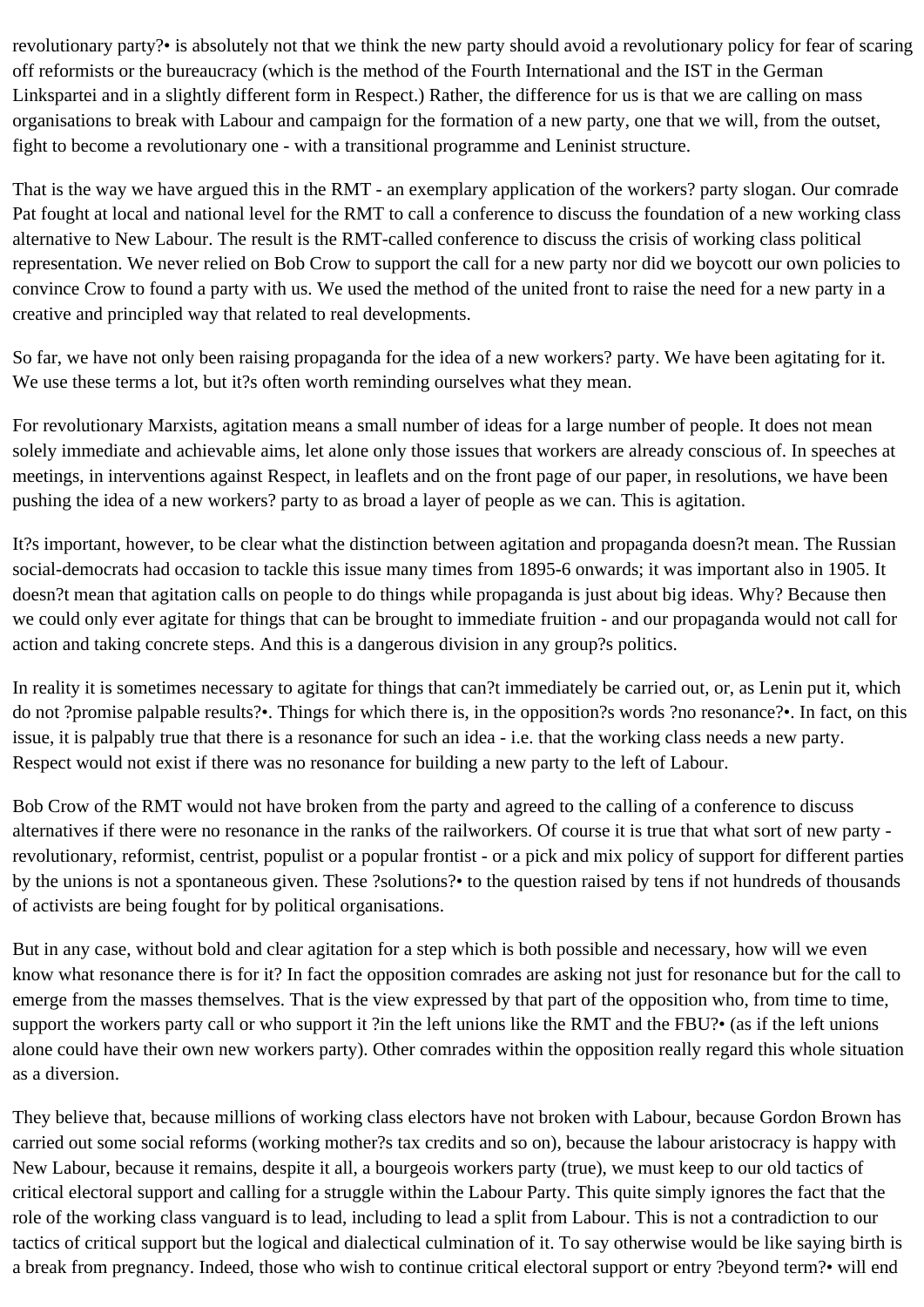up with the death not the birth of a new party. This is not vanguardism - giving a lead - but tailism: waiting to be led by the masses.

This was not the method WPB used in the great struggles of the 1980s Then too we had certain key slogans - an all out general strike, organised picket defence squads, a miners? rank and file movement, a working class women?s movement led by the ?miners? wives?•, etc. Few if any of these had much initial resonance. Take for example WPB?s call in the miners? strike for picket defence squads as the embryo of a workers? militia. Some miners started to see the need for this new form of organisation under the clubs of the police and the impact of our agitation - most did not.

Likewise the call for a rank and file movement had little or no resonance for at least half the strike. But in the last two months it did and we even managed to initiate a small rank and file grouping. We were right to agitate for these things, because they were necessary to win the dispute. Some of these slogans took hold of serious numbers of miners, most did not. In fact they were a large part of the reason the miners lost.

The same applies today to our slogan of solidarity with the Iraqi resistance. Does it have resonance? Only with a very small vanguard. But (a) it is necessary to say it, because we will be proved right later, and (b) because it helps us locate the most intransigent revolutionaries and anti-imperialists, just as we recruited a small number of advanced miner militants during the Great Strike.

So are there obstacles to the realisation of the new workers party slogan? Yes, obviously. First the leaders of the ?big four?• unions remain strongly pro-Labour putting all their hopes on Gordon Brown, when he becomes party leader, throwing them a few concessions. They will do all they can to block the road to a new workers? party. But our agitation for a new workers party helps us expose Labour and point out these leaders? treachery, and enables us to relate to the militant minority in their unions.

Secondly there is the Labour left, who, as Blair tries to drive through his neoliberal reforms, will achieve parliamentary prominence in leading revolts. They will argue that this proves the possibility of reforming Labour.

Thirdly there is Respect and the SWP who are leading a section of ?new party?• supporters up the blind ally of populism. This will not be able to break whole unions or sections of unions from Labour and open them up to a debate about strategy. Respect will strain every nerve to prevent a potential rival coming into existence and knows that a broader party based more solidly on militant workers and trade unionists will not agree to many of the horrible concessions that have been made to the petit-bourgeois and clerical leaders of the Muslim community.

Fourthly there is Bob Crow?s pick-and-mix attitude to political representation, i.e. I will vote for those parties which support the RMT?s policies - a position which led him personally to vote for his local Lib Dem candidate in the last elections (a party which, by the way, calls for a ban on strikes in public services). He has advocated RMT support for the Scottish Socialist Party, Welsh Nationalists, Labour lefts as well. The background to this is an eclectic mix of syndicalism (my party is the RMT) and Stalinist popular frontism of the CPB variety. Add to this his bureaucratic stranglehold on the RMT and it should be clear what an obstacle he can present.

It is true too that there is a strong current of antipartyism among the antiwar and anticapitalist youth. This is shown in the near total absence of youth amongst all the above trends. But agitating for a new workers? party helps us to challenge this and cut against it.

For all these reasons the slogan is not only ?immediate?• and ?operable?•, but necessary. Propaganda for a revolutionary party is very important but it must complement our agitation, not replace it.

The opposition are divided as to whether it is principled or operable at all. So they concentrate on suggesting that in any case the WPB majority have used it in an unprincipled way.

?In fact in the current political context in Britain the call for a workers? party is in danger of being used in an opportunist way. In the absence of any genuine attempts by workers to build such an initiative it becomes an abstract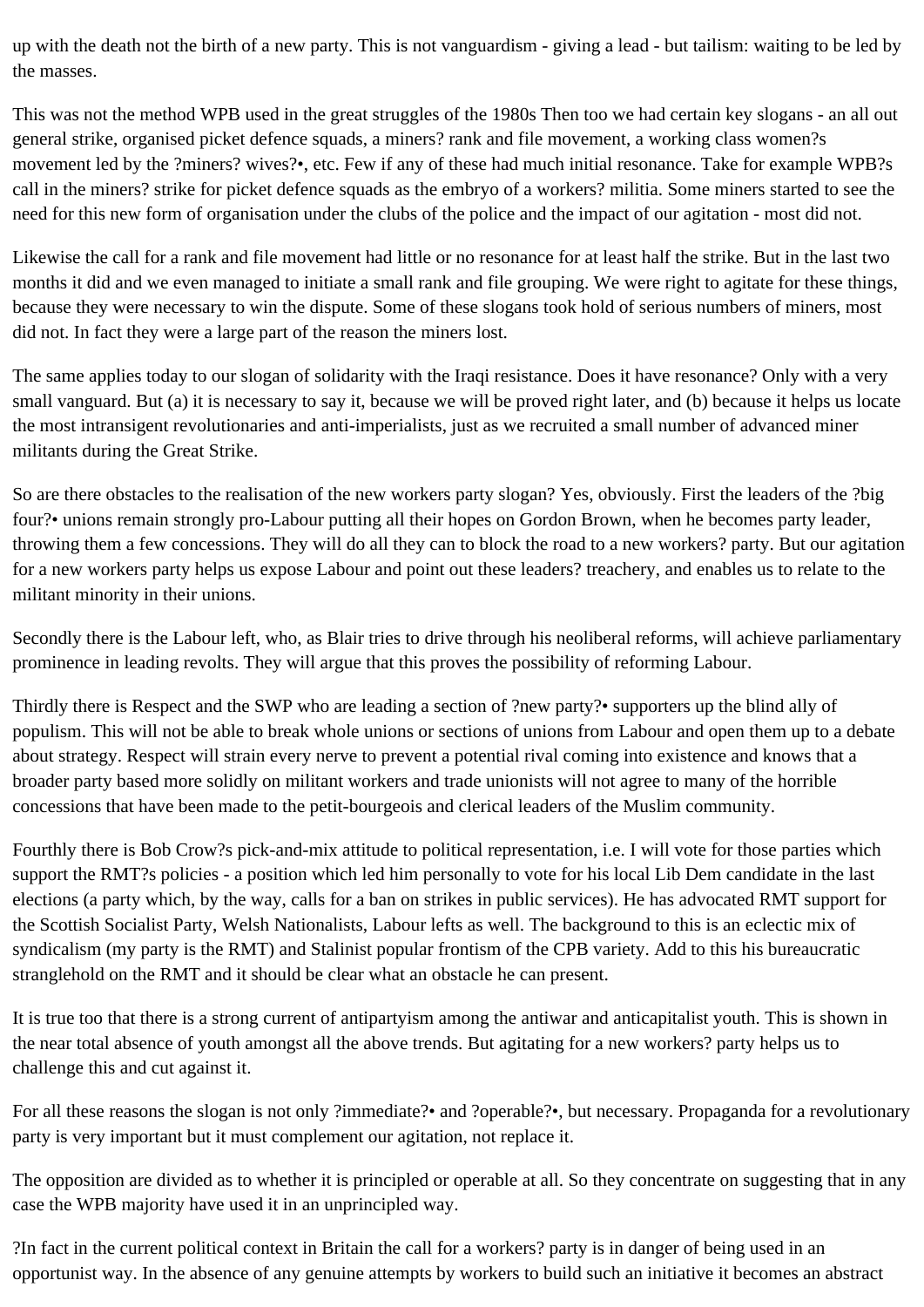call that suggests that such a party will solve the political problems that these militants face. The danger is that workers are now being presented with a half way house as a strategy to break workers from Labour.?•

Note the slide into the passive voice-?•the workers party is in danger of being used?? By whom? Are we using it in an opportunist way? ?The danger is that workers are being presented with a halfway house?• Are we presenting it as a halfway house? If so tell us exactly when and where.

Getting a little bolder the comrades try to provide one piece of evidence.

?This danger was revealed in the totally inadequate programme advanced as the basis of such a party in the June 2004 issue of Workers Power. That programme tacks on the call for revolution at the end purely as a means of concealing the threadbare transitional content of the rest of that it.?•

Hmm. June 2004. Rather old evidence but at least a move away from innuendo. We will have to quote at length from the article, though leaving out most of the immediate demands and the elements of commentary, so that comrades can judge for themselves.

?Working class policies for a new Workers? Party

As an independent working class organisation, Workers Power campaigns for the following policies against capitalism and war. We fight for the urgent formation of a new mass Workers? Party as an alternative to Blair?s New Labour. We propose that a new party should adopt these policies as part of its Manifesto.

- ? Against Blair?s War Against Imperialism
- ? Workers Power demands the immediate and unconditional withdrawal of all British troops from Iraq and overseas.
- ? Abolish secret diplomacy publish secret treaties and deals
- ? Nationalise the arms industries under working class control, with no compensation

? Abolish the sinister spies, liars and assassins of MI5 and MI6

? Not a penny, not a person for the defence of this system. Self-defence should be carried out by the working people themselves under their own democratic control

## Against Privatisation - for Workers? Control

We believe that publicly owned services and enterprises should be run not like the old bureaucratic nationalised industries but under the control of the working class, of the employees and consumers themselves. This workers? control would be completely different from the old capitalist style nationalisation, because working people could then coordinate in a plan to produce for public need, not private greed. What?s more, unlike Old Labour?s nationalisations, we wouldn?t spend years generously paying off the former owners with millions in compensation payments. We wouldn?t give the former owners a penny, because they?ve compensated themselves quite enough out of the public pocket over the years.

## For socialist planning

Why stop at renationalising the privatised utilities when billions upon billions pass through the banks, finance houses, insurance companies and building societies every day - billions produced by working people but monopolised by a tiny class of super-rich financiers?

We would take all of these private financial corporations into state hands and merge them into a single bank, to account for the values available to us and to help plan and direct investment and development.

In that way we could start to create a democratically planned economy - one in which the majority of the people participated in making decisions about what should be produced, where and by whom, allocating resources rationally according to a democratic plan. That?s called socialism.

#### Tax the rich

Socialists also argue that the books of companies and rich individuals should be opened to public inspection to prevent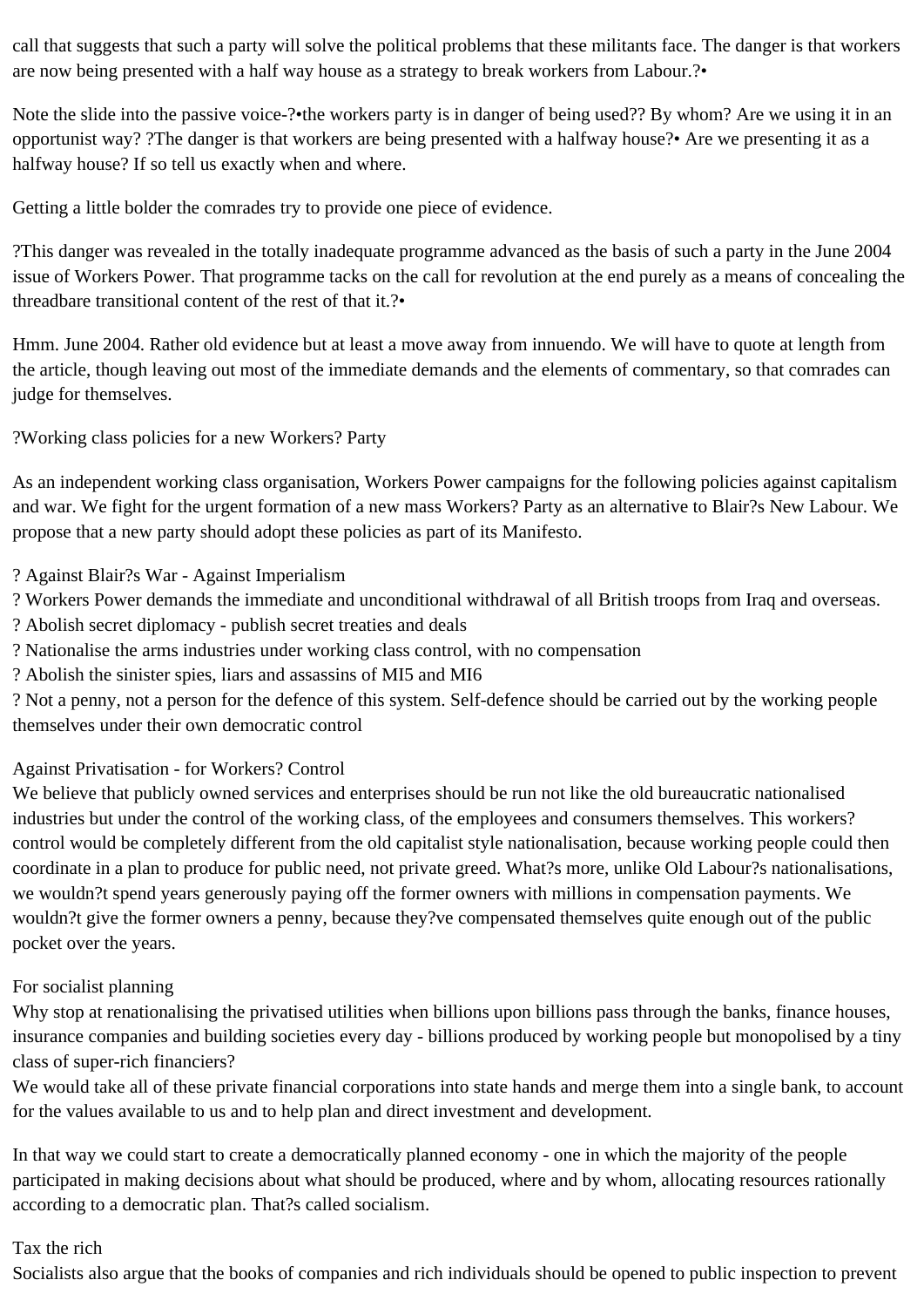tax evasion, and that their property should be confiscated if they try to defraud the public. That would bring in billions more each year to help eradicate poverty.

#### Pensions

The giant pension funds should be owned by the public and guaranteed by the state - administered by the workers ourselves and corporations taxed to provide the shortfall.

#### The Minimum Wage

The introduction of the minimum wage is one of New Labour?s few achievements. It is currently below the European Decency Threshold though - it should therefore be raised from Gordon Brown?s miserly level to  $\hat{A} \mathcal{L}8$  an hour immediately. Young workers should not be exempted from its full protection. This is a disgraceful piece of discrimination that allows super-exploitation of young workers by unscrupulous bosses. Any companies that pay less than the minimum wage should be nationalised and their bosses forced to pay punitive damages.

#### Education, Health and Housing

Improvements in services, new schools and hospitals, new affordable homes and infrastructure schemes should be funded from central taxation. How? By taxing the billionaires and the super-rich and by confiscating the mega profits of the City and the big private corporations. That way we will see the fruits of all our work in sustained improvements in education, public health and socially owned housing instead of the market-madness we see today - tuition fees, ?trusts?•, internal markets, soaring house prices.

#### Immigrant workers and refugees

We say abolish all the terrible restrictions on the right to asylum, abolish all immigration controls, restore immigrants? social rights and give them full civil rights, including the right to vote.

#### The European Union

Instead we should elect a democratic Constituent Assembly across the whole of Europe, that can fight for a Socialist United States of Europe in which the working class of the whole continent would have the power, not bureaucrats in Brussels or the mandarins of Westminster.?•

?Threadbare transitional content?•. Does the comrade who wrote this jibe understand what a transitional demand is?

Trotsky makes it clear that the transitional demands exist to address a particular problem. One we too address. He says:

?The strategic task of the next period ?? a pre-revolutionary period of agitation, propaganda and organization ?? consists in overcoming the contradiction between the maturity of the objective revolutionary conditions and the immaturity of the proletariat and its vanguard. (, , ) It is necessary to help the masses in the process of the daily struggle to find the bridge between present demand and the socialist program of the revolution. This bridge should include a system of transitional demands, stemming from today?s conditions and from today?s consciousness of wide layers of the working class and unalterably leading to one final conclusion: the conquest of power by the proletariat?• (Transitional Programme)

Look at the Transitional Programme and then look at the one some opposition comrades have even called reformist. Our short action programme could hardly be more densely interwoven with them.

As for ?tacking on?• the call for revolution - well here is what it says

?However, even if all 650 MPs were elected on this programme they would face sabotage and repression by the capitalists and their state. Lasting change cannot be carried through parliament but through action on the streets. That is why, especially during an election campaign, we warn working class people that only a revolution can ultimately solve the miseries caused by capitalism.?•

In a page long article which repeatedly raises expropriation, planning, socialism this hardly seems so terrible. And, as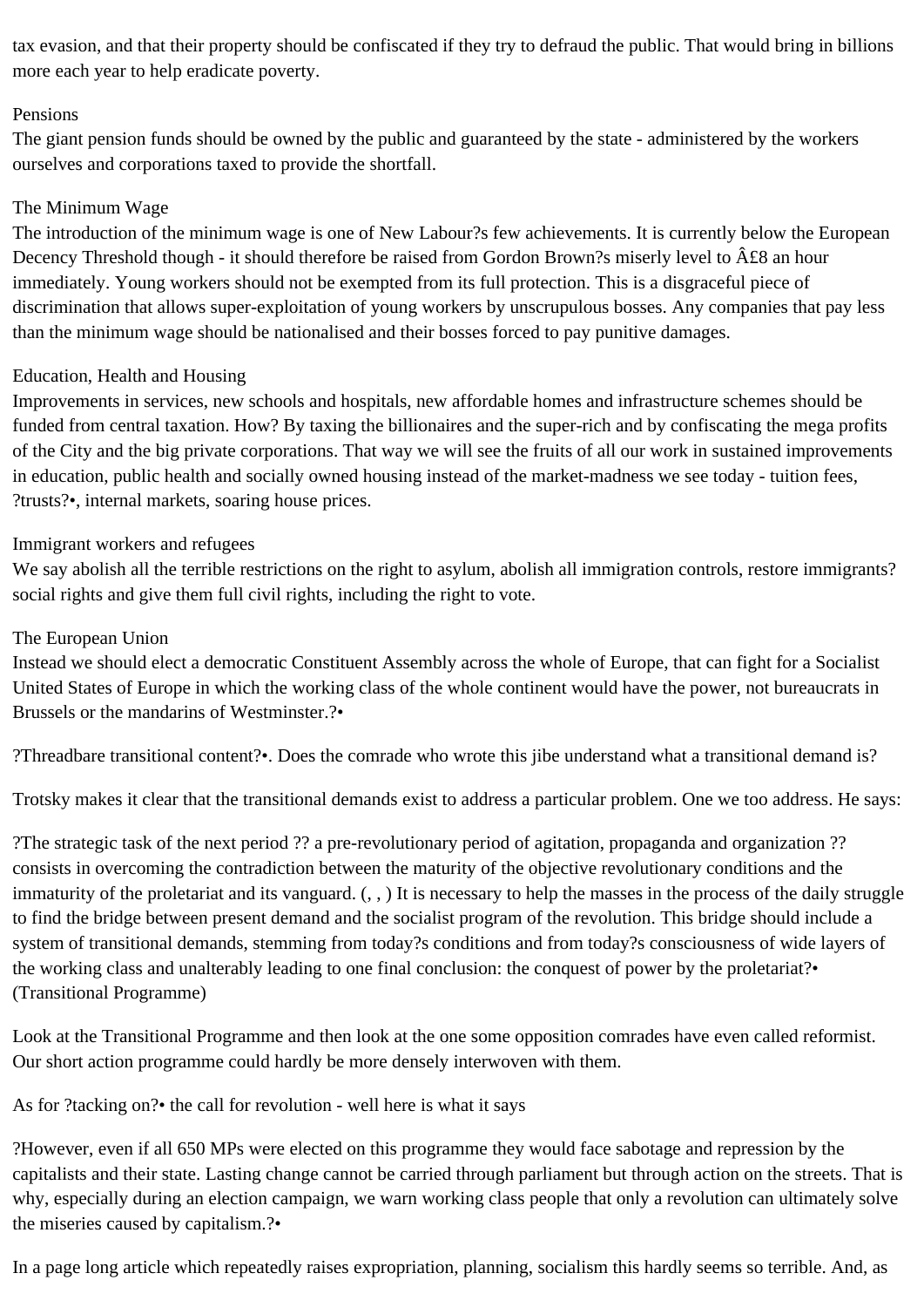for the charge that we are making the workers party a stage, one which gets in the way of arguing for a revolutionary programme, we will quote the article from the same European election supplement. It concludes:

?Let?s use this election campaign to go to workplaces, estates, shopping centres and put the case for building a new workers party. Except this time, we want a party that really fights for the workers and not one that goes cap in hand to the bosses for the next 100 years. We need a party that will use direct action to overthrow capitalism because we don?t want any more unjust wars, any more racism, any more cuts and privatisation. Instead we want a world owned and run democratically by working people - we want socialism.?•

Again this is not the longest or the only article we have written. In fact there are many such articles. Not one of them have the comrades been able to hold up as failing to raise our view that such a party must have a revolutionary programme if it is to really serve the interests of the working class. So the charge that we have used the workers? party tactic to obscure the revolutionary party or that we have dropped transitional demands because of our key slogans, particularly the workers party tactic, turns out to be another ghost story to frighten children.

## **Agitating for social forums**

Another WPB slogan the comrades attack is the call for ?social forums in every city and London borough.?• WPB first adopted this - again nearly unanimously in the winter of 2002-03. We adapted this during the February-March crisis around the beginning of the war into a call for people?s assemblies. The name, as we always said, was not at all important beyond trying to relate to recent developments in Britain and the continent: the Italian social forums that sprang up after the Genoa G8 repression and the people?s assemblies called in 2003 by the Stop the war coalition. We made it clear that the substance of these for us was to be councils of action which linked up militant trade unionists with anticapitalist and anti-war activists.

In raising this demand, we were proposing a democratic fighting bodies in which these links can be made from below, weakening the hold of the reformist bureaucracy. It did not for one minute suggest that we refused to make calls on the latter to act, to mobilise against the war, against cuts, privatisation, the pension scam, etc. We maintained this position in 2004 because we knew the ESF was coming to London. We had no illusions that trade union leaders, the bureaucratic Livingstoneites in the GLA, their centrist hangers-on feared that local social forums - even in the limited form of local mobilising committees - could develop this dynamic. That is why they did all they could to block them coming into existence.

Why call these proposed structures social forums? Because, for a time at least, it was associated with the mass confrontation in Genoa in 2001 and the big antiwar and anti-Berlusconi mobilisations, because this was abundantly clear in Florence in November 2002. Social forums developed in many parts of Europe and indeed around the world the name identifies bodies coordinating struggle with the global movement. We want to develop and link local and city wide initiatives in Britain with the movement and with the European process that is coordinating action via the Assembly of Social Movements.

From the beginning, we made it clear that the social forums that are wanted were democratic coordinations of struggle, not tiny groupings of petit-bourgeois anarchists and cranks. Quite early on, the now WPB majority recognised that such social forums as existed were often ?reduced to feeble talking shops by the antics of the ?Horizontals? and petitbourgeois windbags.?• (initial draft of WPB perspectives, January 2004, WPB IB319 p49). But given the impending ESF in London and after that the G8 mobilisation we thought is was right to continue to call for them and for a UK social forum.

The reason they did not come into existence except in a few isolated cases was the opposition of the reformists, the sabotage of the centrists and, in a different way, the anarchists and Horizontals. The rise to dominance of the reformist wing of the anticapitalist movement and their centrist hangers on, the retreat into tiny reactionary utopias of the anarchist wing has made this slogan unrealisable. Does this mean we should never have raised it? In our view no. Does this mean that we held onto it too long? Quite possibly. But as long as the possibility existed in Britain, around the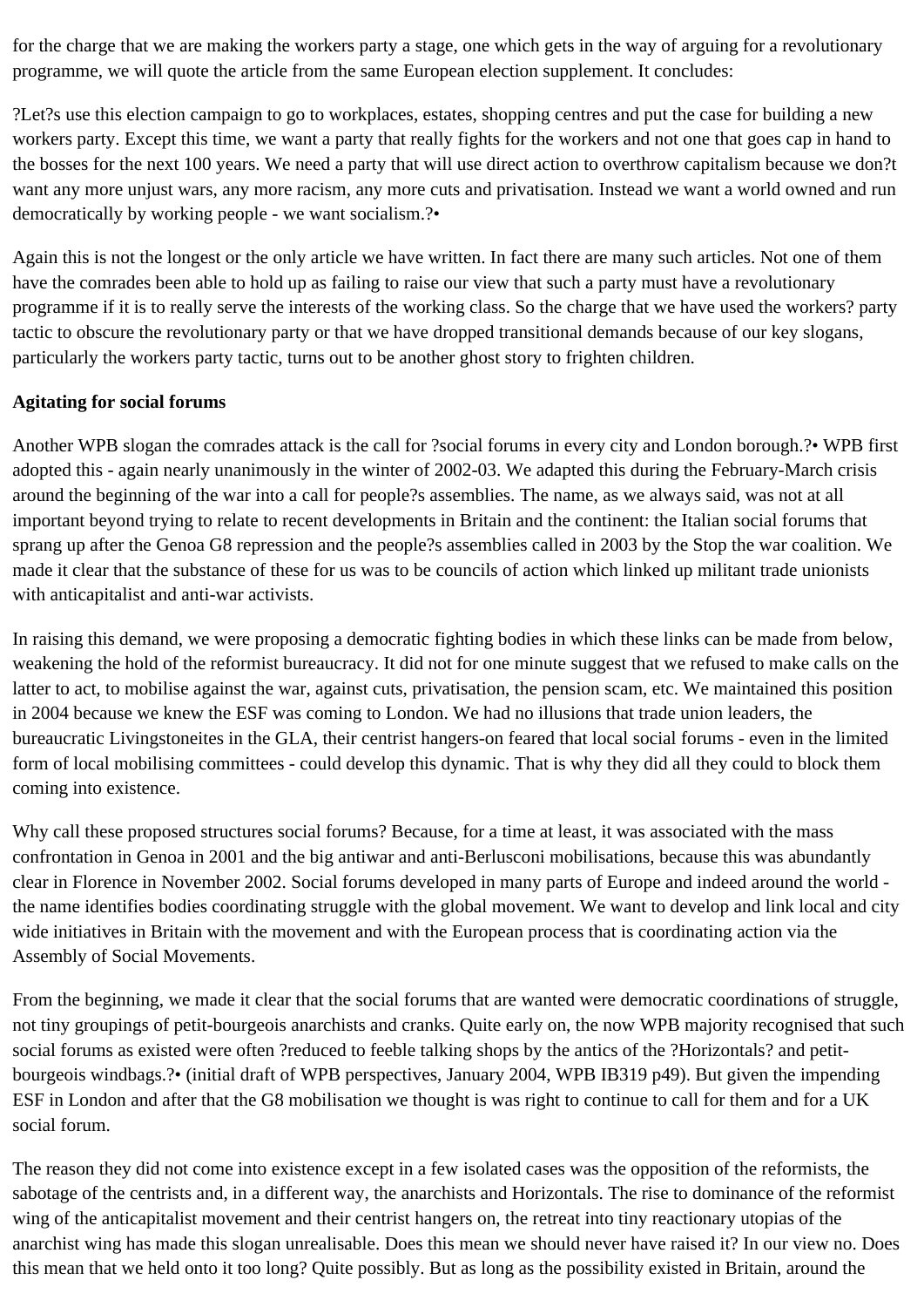ESF, which mobilised 25,000 people and the G8 which mobilised probably around 15,000 anticapitalists (as distinct from Make Poverty History?s 200,000), it was not necessary to withdraw the slogan.

The Opposition mock the idea that we said, as part of the struggle to mobilise the maximum forces for London in October 2004, that an ESF like Florence could transform the British labour movement, blowing away the dust and cobwebs, and encouraging younger rank and file militants to get involved, and take the initiative away from conservative and demoralised elements in the unions.

Did they really imagine we intended this as a prediction of what would happen, irrespective of what the forces involved in it did? Did they think we thought it would come to pass spontaneously? Or that we ourselves could bring it about? Of course we didn?t. It was an expression of the optimum potential the event held - an essential element of any revolutionary perspective. It was part of motivating people to make it happen. If this is voluntarism then all revolutionary agitation is voluntarism.

Did we ignore the sabotage of the SWP, the GLA, the anarchists? No, we attended all the planning meetings and fought them all the way. We warned repeatedly of what would happen if their bureaucratic practices and failure to mobilise locally continued. That was why the ESF did not produce any serious transformation in the Labour movement.

In a polemic with Dave E in the July before the ESF, Jeremy made this approach clear.

?The ESF has the potential to be historic - if it helps cohere and raise the horizons of the British movements and orient them outwards, make them more internationalist. And it is just this optimal development we are working to bring about. Can it fail? Can the SWP, the horizontals, the trade union and GLA bureaucrats make it fail? Absolutely! But the masses of youth and trade unionists attending can make it a success, with our help! But this is true of any struggle, any event. This is not an objectivist schema: it is a revolutionary perspective. It requires our hard work, mass participation and enthusiasm to be realised, i.e. the subjective.?• (August 2004, WP IB 316)

Thus we did all we could at both an international, national and local level to prevent this strangulation happening. Should we not have done so? Should we have used revolutionary foresight to proclaim it all a waste of time and space from the outset? What a supine yielding to centrism that would have been: in the proper sense of the term, a truly sectarian policy. In no sense did this conflict with or deflect from other bigger or better struggles. Building for the ESF could indeed have interacted with them, help us to contact militants in unions where we had no members, draw in more youth contacts for Revo, etc. To a limited extent it even did so, strengthening Revo, giving us a high profile over the Stop the War/SWP capitulation to the union leaders on Iraq, etc.

#### **Rank and file movement**

This is both the least developed argument in the opposition document and the one slogan opposition members least object to in practice. In 2004 and 2005, moreover, events in the unions - both positive and negative - have conspired to prove its relevance.

In the FBU the election of Matt Wrack against ?awkward squad?• member Andy Gilchrist revealed a network of militants angered by the latter?s sell-out to New Labour in their dispute. In Amicus, despite a good response to the sacking of Rolls Royce convenor Jerry Hicks, the bureaucracy sabotaged the resistance. In the Gate Gourmet strike the militant workers and the solidarity of other Heathrow workers were betrayed by the TGWU officials, including centreleft leader Tony Woodley. Most recently the selling short of the pensions struggle by left PCS general secretary Mark Serwotka showed the same problem.

All these disputes showed that there is a layer of rank and file militants ready for action but that the ?left?• leaders elected over the past few years are totally inadequate if not treacherous and that this aspect of the crisis of leadership can only be addressed by organising the rank and file in each union and workplace and indeed cross the whole union movement. That we take this up precisely at the time that the SWP is lionising the old Stalinist ideas of broad lefts, subordinate to left bureaucrats, makes it even more vital.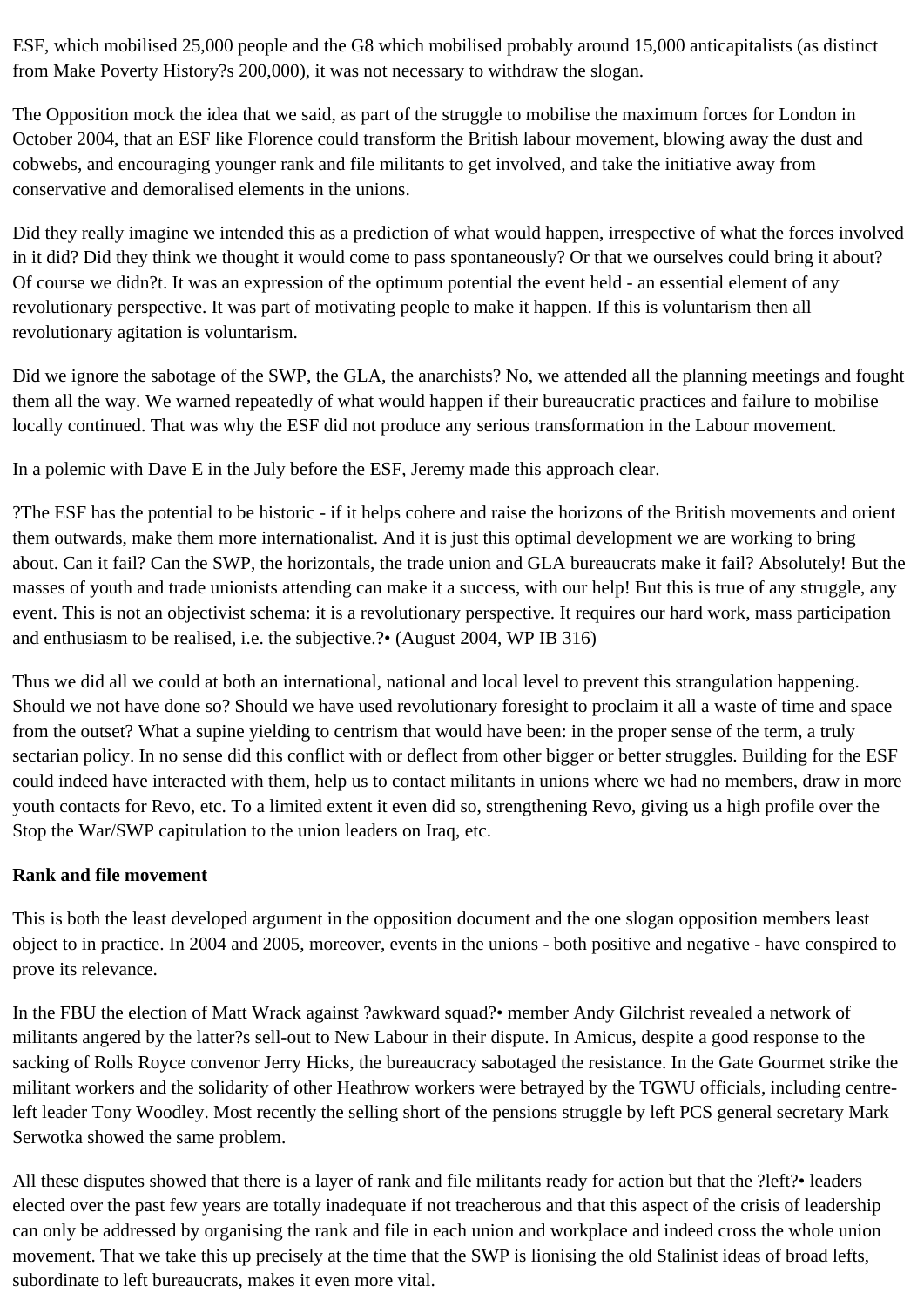Members of the Opposition often object that there is nothing wrong with these three slogans in and of themselves, but that they shouldn?t be ?elevated? to the status of ?key slogans.? As we have seen, our use of these slogans has in no way caused us to downplay or avoid the use of transitional demands - nor has it caused us to evade a clear expression of the need for a revolutionary programme and party.

In fact, it is an essential element of the revolutionary tradition for communists to advance a revolutionary programme at the same time as agitating for a set of slogans addressing specific situations in the class struggle. We did it ourselves in the British miners? strike, when alongside our full revolutionary programme - as expressed in the pamphlet The Road to Working Class Power - we also agitated for key slogans: the general strike, picket defence squads, councils of action, a rank and file movement and a working class women?s movement. Many of these too were united front calls - and many addressed the crisis of working class leadership. In different conditions today, we are using the same method.

#### **Have our perspectives failed?**

The belittlement of the League?s achievements are to be found at every point of the Opposition platform. In fact we have been seeing over the past few years a genuine renewal of our ranks. Since 2000 our sections have successfully built functioning Revolution groups in Britain, Sweden, Germany, Austria, Australia and the Czech Republic. The German Revolution group now has 30 members, a serious step forward from having nothing a few years ago.

The Austrian group has in the last year seen a dramatic growth at the head of protests against neoliberalism in education, with a contingent of 200 people on a demonstration of 2,000 just a few weeks ago. Revolution has also established a group of student activists in Indonesia, and over the next year we hope discussions with its leadership will eventually lead to us founding our first section in a semi-colonial country for over ten years. In Britain our youth work has led to us founding new branches of Workers Power in Leicester, Leeds and Newcastle.

In making our turn to youth work, we did not naively believe that tomorrow we would found a mass youth international, but that we could sow the seeds of it. This has entered an important new stage, with the calls we have raised crucially at the WSF and ESF, but also at youth conferences in Germany, the Basque country and in discussion with youth groups from Latin America and Turkey.

What of the Opposition?s accusation that Revolution has grown through ?ad hoc front campaigns?•? We have always sought to build a Trotskyist youth group with good clear political meetings on revolutionary politics coupled with exciting activism and campaigning work. Revolution has itself adopted a transitional programme, The Road to Revolution, that it is fighting for, alongside the L5I, in the global workers and social movements.

This year, at its international delegate conference, it established a political international leadership for the first time. The organisation is a credit to our work and perspectives over the last eight years and the envy of much of the left.

The platform of the opposition asserts that:

?In youth work, much of the work Revo carries out is excellent but it does need to begin a discussion about how it can reach beyond the radicalised middle class youth and start recruiting working class youth on a much broader scale.?•

It is simply untrue that Revolution specifically orients to ?radicalised middle class youth.?• It orients to radical youth, in the schools, on the streets, in the mass movements against war, and so on. As a consequence many of the youth in Revolution are working class both by class origin (which is the least important issue) and by present employment, i.e. they have very low paid and insecure jobs, like most young people. Most of those at college will become workers when they leave, similar to much of our existing membership. We would be happy to have a discussion with the opposition members as to how to ?recruit working class youth on a far broader scale?• but we are sure that it would require the use of campaigning initiatives and agitation on a broader scale: the sort of activity that gets called ?voluntarism?• by the opposition.

As for the need for the League to recruit blue collar or manual workers, it is very true that we have far too few car and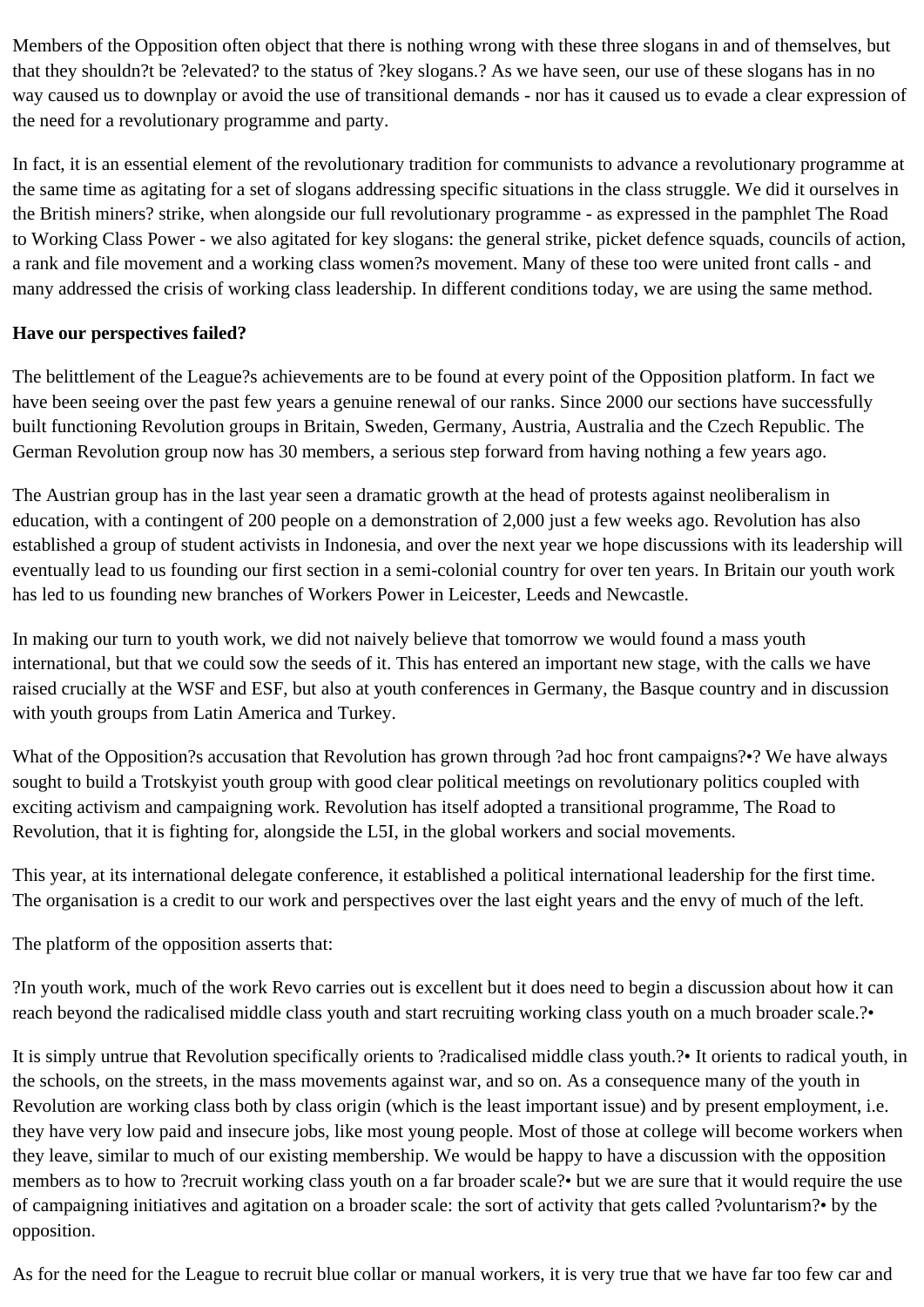component workers, rail workers, post and telecommunications workers, etc. We want to win over more. We will put this at the centre of our pre-congress discussion. But what does the platform suggest?

?This requires the patient expansion of our work inside the mass organisations of the workers? movement. Given how pitiful, internationally, our implantation in the workers? movement over the next period this work must be a priority equal to our youth work.?•

It is interesting that the opposition members of the IEC have so far shown little or no interest in doing anything to improve our international trade union work, despite what they call our ?pitiful implantation.?• Nor do they suggest anything in their platform. Certainly patient work by our existing union members in their own unions or workplaces is important and must continue. But no-one suggests that this is going to lead to many more recruits at present.

To recruit more workers we have to vigorously intervene into the strikes and struggles of public and private sector workers and make contact with the militants leading them. And we will find them too in the big political movements, especially those trying to create new working class parties. We can and we should direct our young members and those in Revo to look for jobs in industry and in the blue collar public sector, as well as white collar jobs where good union work can be done. We can and we should get our young comrades working alongside workers in struggle, as we did with the fire-fighters, the Gate Gourmet workers.

The platform also claims our perspectives and our ?voluntarism? have led to a decline in our theoretical and propaganda output. But is Revo? s emphasis on activism at the expense of propaganda and training new Marxist cadres? No. Revo holds regular Marxist discussion meetings and schools. The sections draw them into our schools and events where they become Marxists. Young comrades recruited via Revo are writing for our papers and our theoretical journals.

What is more, far from reducing our output of theory and propaganda we have, since the last congress, produced two issues of our new theoretical journal Fifth International, a serious journal-sized pamphlet on the anticapitalist movement and another issue of the journal will soon go to the printers. We have already produced more serious propaganda and theory than we did between the 5th and 6th congresses

This year alone, our newswire has carried reports and critical political analysis on: the emergence of new social and workers? movements in China, the revolutions and counter revolutions that have taken place in Central Asia, the victory of the French workers in the referendum on the constitution, the revolutionary upheavals in Bolivia, the fight to build a working class party in Germany, the uprising of French youth, etc.

We are implementing a programme of re-organisation and rationalisation of the L5I web presence. We are organising a series of cadre and youth schools in the sections.

Nor have we turned our backs on Latin America, South East Asia and Africa for the sake of Europe and the ESF. Kuldip and the Indonesian comrades went to the WSF in Mumbai. Luke and Dave S went to Porto Alegre in January and went not just to WSF mass rallies but to the P-Sol and Conlutas conferences, and met and discussed with the Socialismo Revolucionario group. The IS fully supported Dave E ?s trip to Caracas and Bolivia.

We also supported Swedish and Australian comrades? visits to Indonesia and the Indonesian comrade?s visits to Austria and Germany, and to Australia. After the G8 we have tried to engage Trevor Ngwane and his group in discussions. We have contacts in the USA who are interested in the League. In what way is all this a turning away from the search for co-thinkers in the world beyond Europe? We have related to comrades who have or will be able to visit various other countries (Chris to Guatemala, Matthias to Brazil, Din, Mark B and the Indonesian comrades to the WTO this December, Simon to Lebanon, comrades to the WSF-Americas in January).

We agree that work outside of Europe must become a central element in the tasks we adopt at the seventh congress. We must aim to orient to the social and above all the working class movements there. Here, in the hotbed of resistance to globalisation, we will aim to rally workers and youth to our political programme and perspective.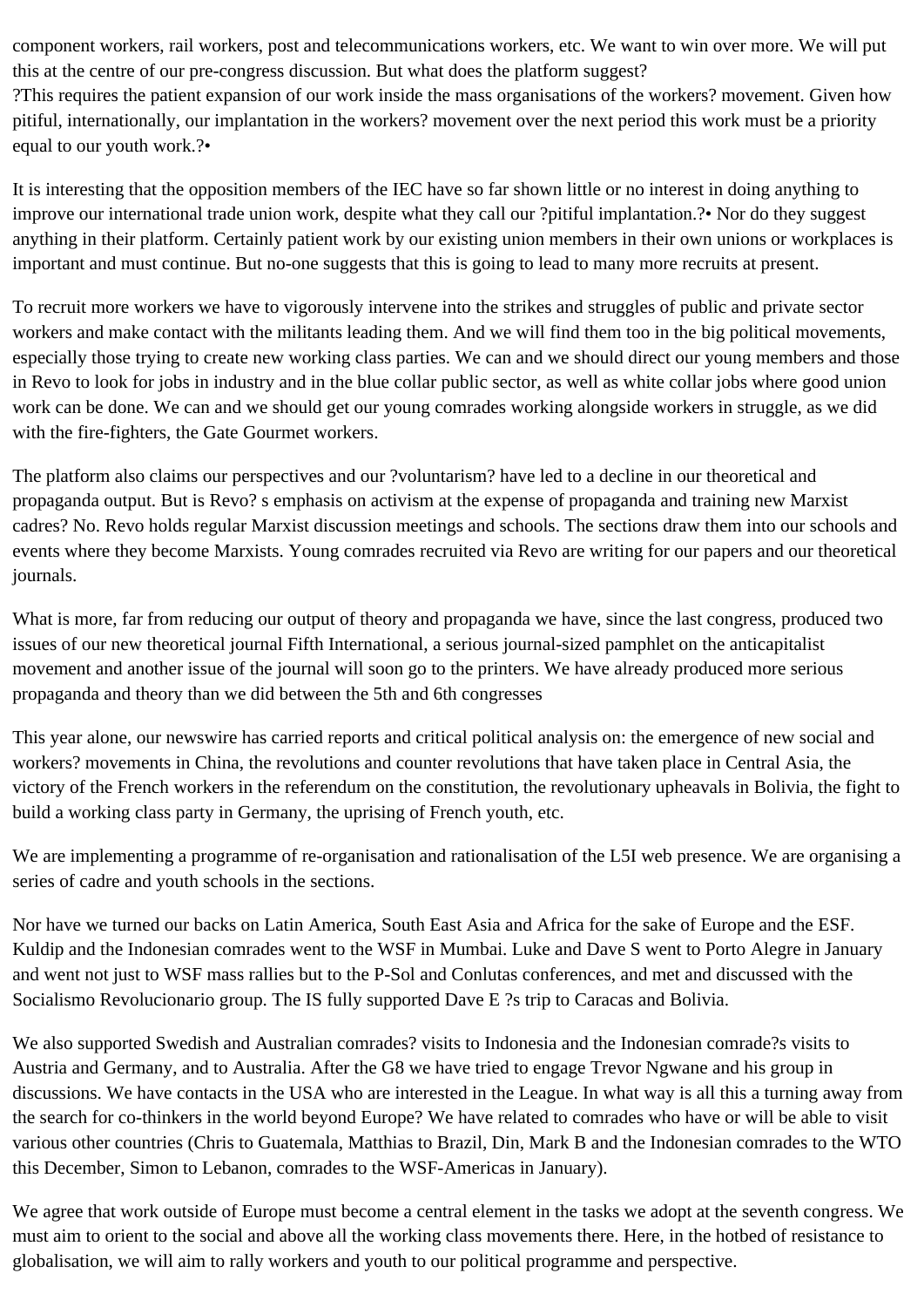## **Re-establishing a collective leadership?**

The IS believes the opposition?s criticisms are a total misrepresentation of the congress perspectives and what the IS and the IEC have done to implement them. The most reprehensible charge is the suggestion that we are opposed to collective leadership, that we have therefore somehow excluded the present members of the opposition. Reprehensible because leaders of the opposition refused to serve on the IEC and on the IS, despite repeated requests to do so. They gave entirely personal reasons for not serving on these bodies - until the formation of the opposition.

Having hardly developed any criticisms until June 2005, they now say they will put forward a totally alternative perspective at the January IEC. If it is not adopted, they say they will form a faction to struggle for the leadership of the League at the seventh congress. They have not yet even seen our draft perspectives. How do they know that what is needed is a global alternative?

The IS never had any desire whatsoever to monopolise the leadership of the League or make it monolithic. Indeed at every IEC we have urged the members of the minority to serve on the IS or attend the IEC meetings. We have never denied that their failure or refusal to do so weakens the IS.

But we do not think an opposition whose leaders have failed to play any serious role in a collective leadership for the last three years?? through no fault of that leadership?? is qualified to lecture us about the need to ?restore?• collective leadership. Moreover, if they flesh out their very sketchy suggestions for a perspective, in the routinist and passive propagandist direction they are taking at the moment this would in our view seriously damage and undermine the sections? work and the possibilities for expansion of the League as an international tendency.

Instead we urge the opposition?? at least for the next three months, i.e. until the final IEC before congress ?? to suspend their ?tendency struggle?•, abandon their course towards a factional confrontation and instead collaborate with us in drafting and amending the documents of the congress. If the comrades do indeed come up with a radically counterposed perspective then of course tendencies or factions may be justifiable.

## **Conclusion**

The opposition says that over the past two and a half years the IS has imposed ?voluntarist?• and ?sectarian?• methods of building the League, in which we emphasised ?party fronts?• instead of united front work aimed at the mass reformist labour movement. We have shown that this is not true, in the British section or anywhere else. All we have done is to advocate conducting our own campaigns (including agitation and propaganda), where the reformists and centrist reject united action to address to a burning need.

They claim we have retreated from arguing for our full programme in favour of agitation for ?key slogans?• (the new workers? party, social forums, rank and file movement, etc) which they say also means retreating from the struggle for a revolutionary party and the use of transitional demands. We have demonstrated that this too is untrue. We have nevertheless insisted that where the crisis of leadership is clearly causing debates and breaks within the workers? and anticapitalist vanguard (i.e. in Germany and Britain), we have to propose solutions?? a new workers? party, a rank and file movement, democratic coordinations of struggle, as well as a focused revolutionary action programme.

They object that the IS has emphasised agitation within the anticapitalist movement for the formation of a Fifth International instead of ?propaganda aimed at a small vanguard of already conscious ?socialist?• militants?•, aimed at seeking agreement with leftward moving centrists. We have shown that the one does not contradict the other. Nor have they been able to point to any leftward moving centrists outside of the anticapitalist milieu which we should have been orienting to.

The IS is supposed to have been ?micromanaging?• the sections and exhausting them with exhortations to pursue unrealistic and unrealisable goals. Again they have not been able to point to one example outside of the British section and, even there, their examples do not bear a moment?s scrutiny. It is the duty of the IS to advise and help the sections that have suffered setbacks or are unable to grow. Rather than be criticised for doing this too much, we feel we can be